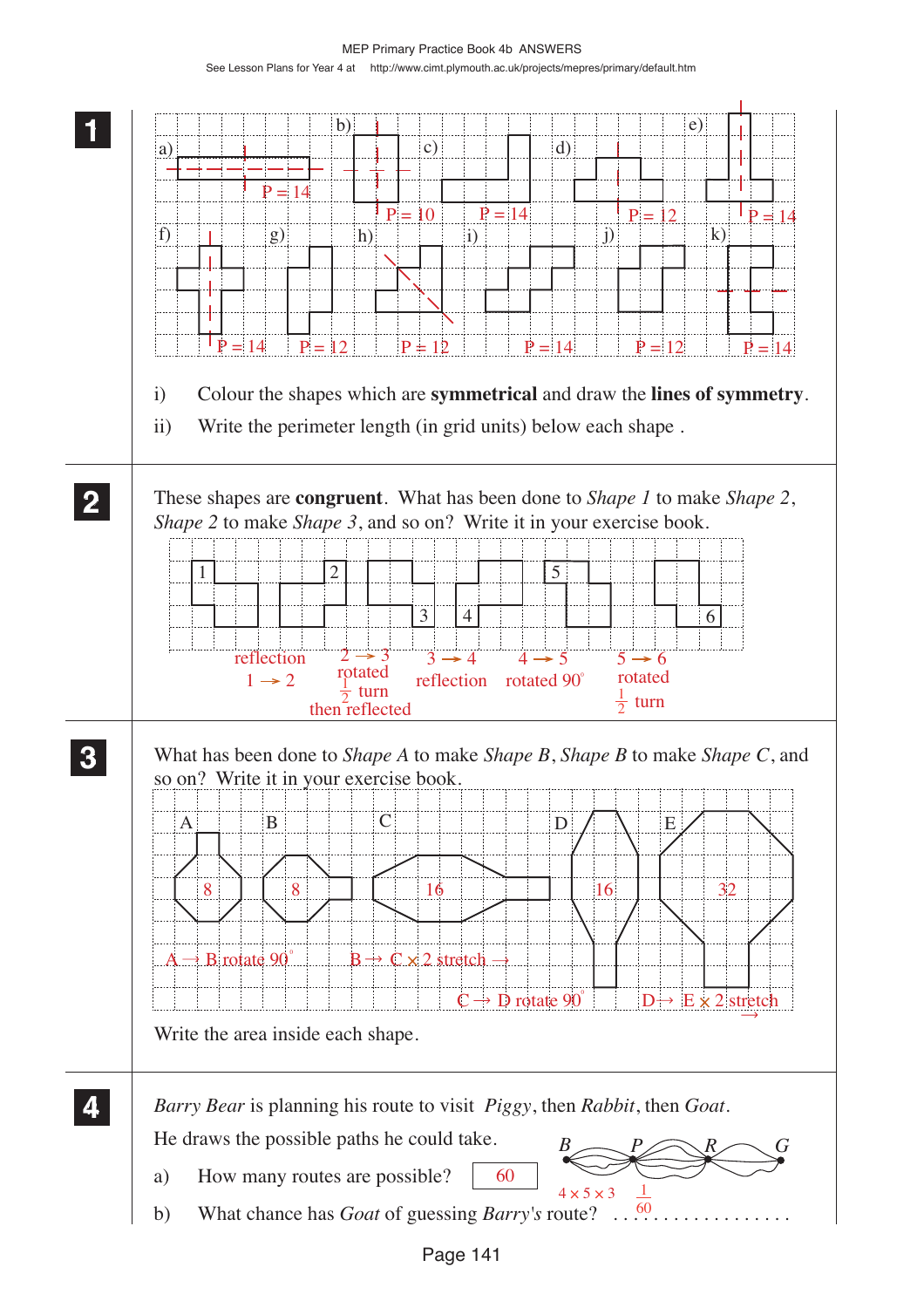MEP Primary Practice Book 4b ANSWERS See Lesson Plans for Year 4 at http://www.cimt.plymouth.ac.uk/projects/mepres/primary/default.htm

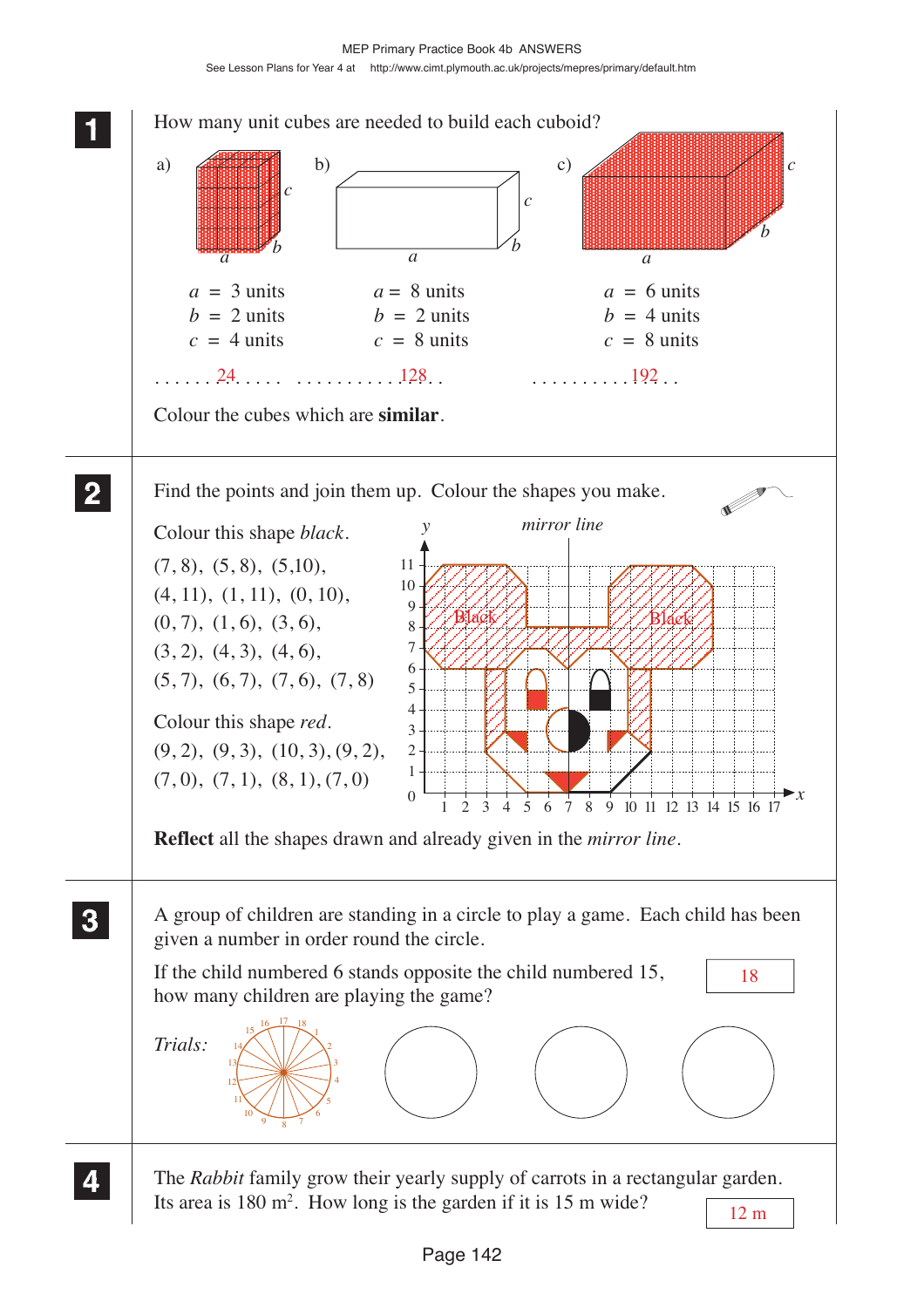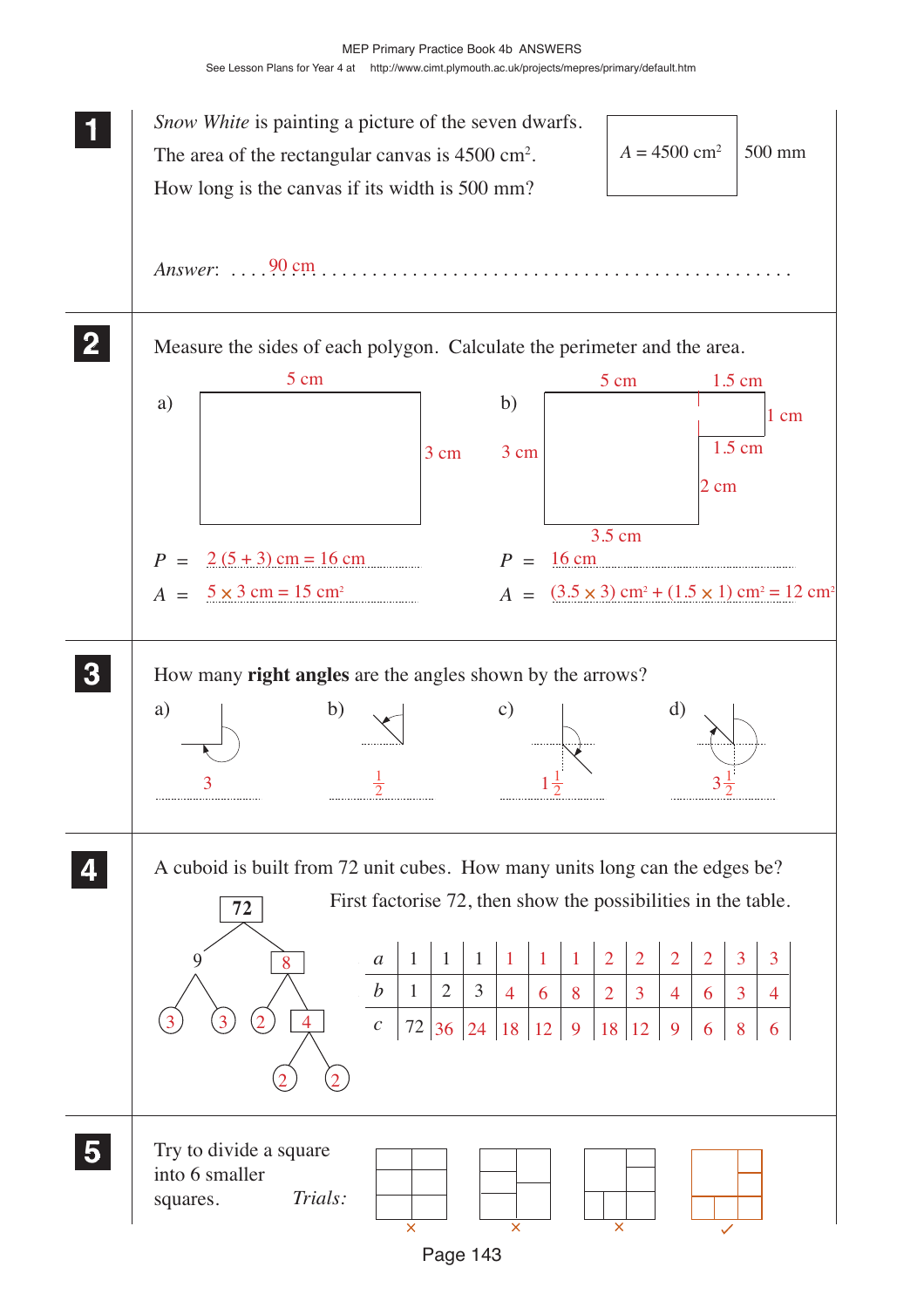|   | The diagram shows the plan of a house in the middle of its garden.<br>Divide up the garden into 4 congruent parts in different ways.                                                                                                                     |
|---|----------------------------------------------------------------------------------------------------------------------------------------------------------------------------------------------------------------------------------------------------------|
|   | The perimeter of a triangle is 10 units.<br>It has two equal sides. The length of each side is whole units.<br>What is the length of each side?<br>Answer: $3, 3, 4, or 4, 4, 2, \ldots, \ldots, \ldots, \ldots, \ldots, \ldots, \ldots, \ldots, \ldots$ |
|   | The diagram shows a 5-unit shape made<br>E.g.<br>from 12 equal sticks.<br>Make another shape with 12 equal sticks<br>which also has an area of 5 units.<br>Draw it here.                                                                                 |
|   | Draw 12 dots on a $6 \times 6$ grid so that there are exactly 2 dots in each row,<br>column and diagonal.<br>E.g.<br>ومستمر ومستمر ومستمر ومستمر ومستمر ومستمر<br>Trials:                                                                                |
| 5 | Six goblins live in 6 rooms, one goblin in each room.<br>Make another plan of six congruent rooms but using<br>1 less stick.<br>13 sticks<br>Draw it here. E.g:<br>12 sticks                                                                             |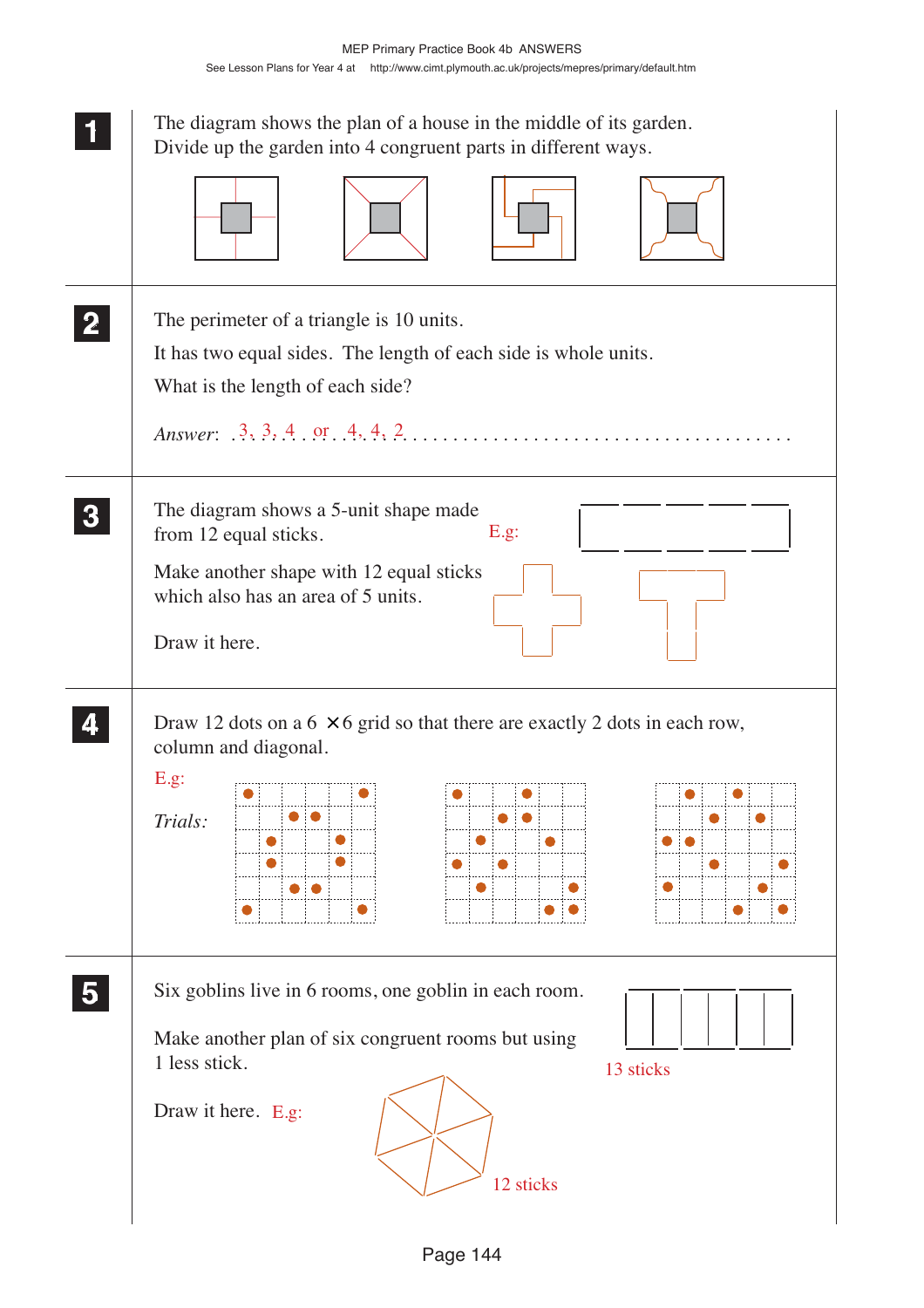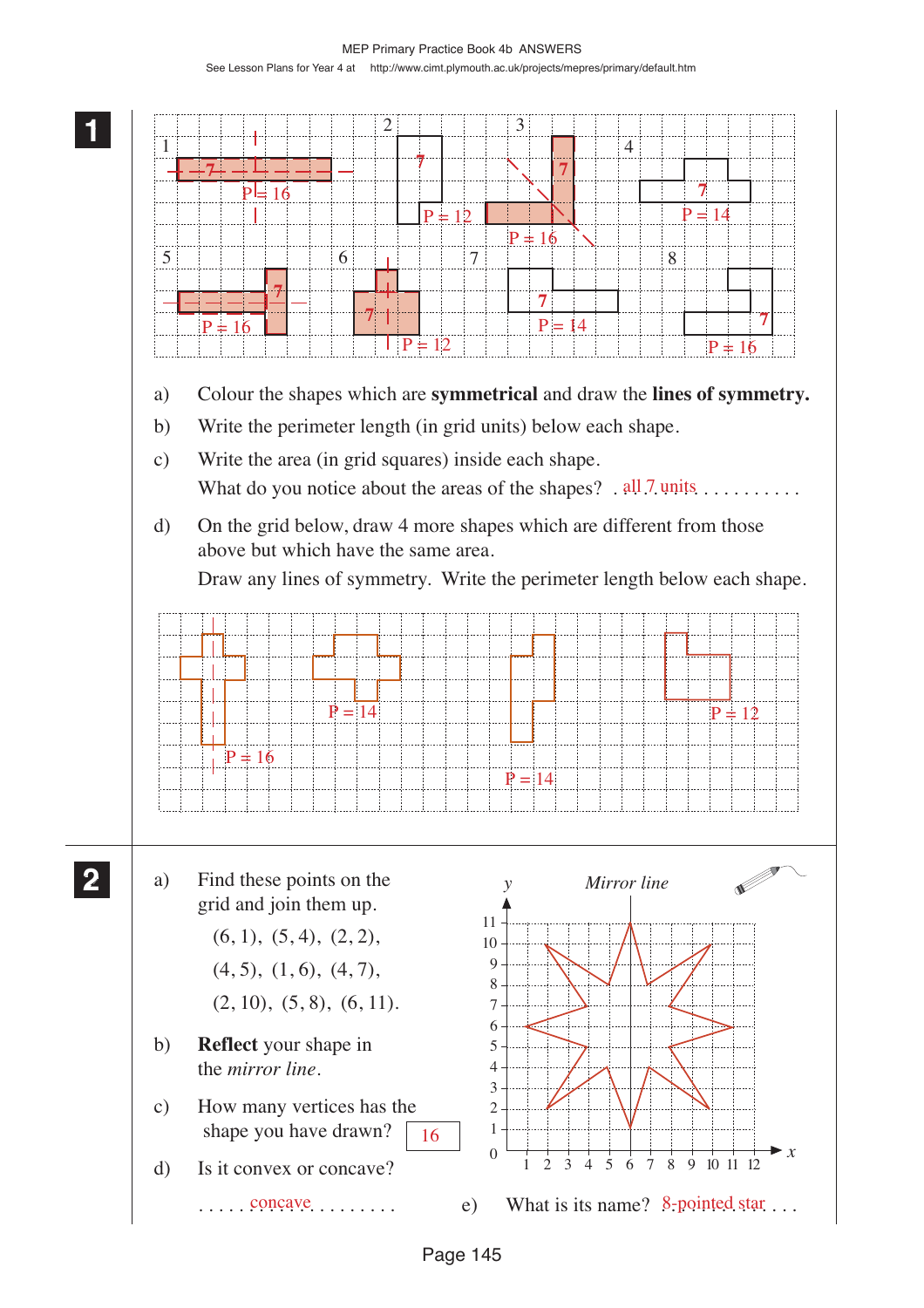# This graph shows how many people lived in *Bananaville* on the 1st of January in the years given.



**2 22 22**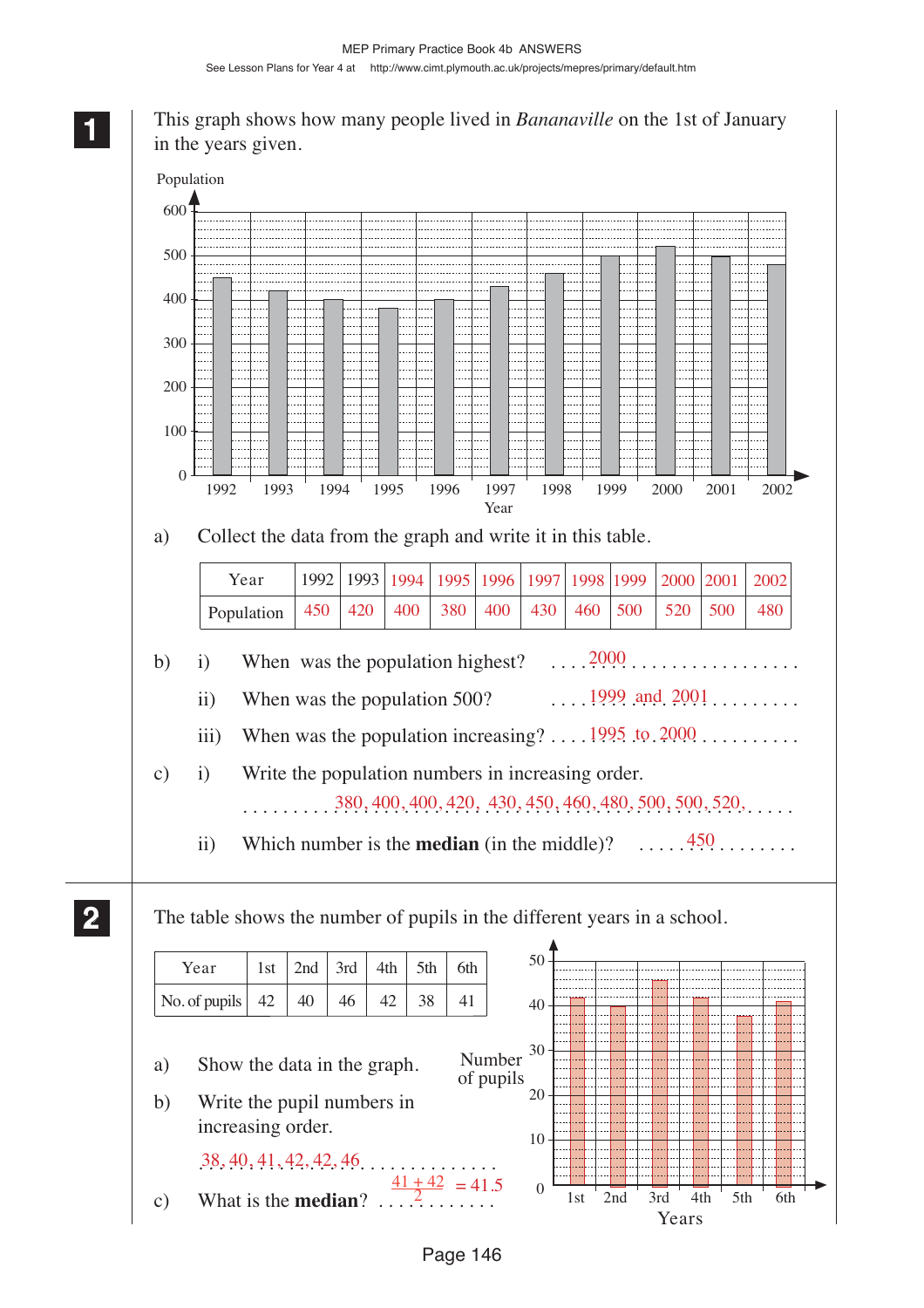**1 11 11**

> **2 22 22**

This graph shows the highest point of some mountain ranges and the deepest point of some seas. Read the graph and fill in the **approximate** missing values.

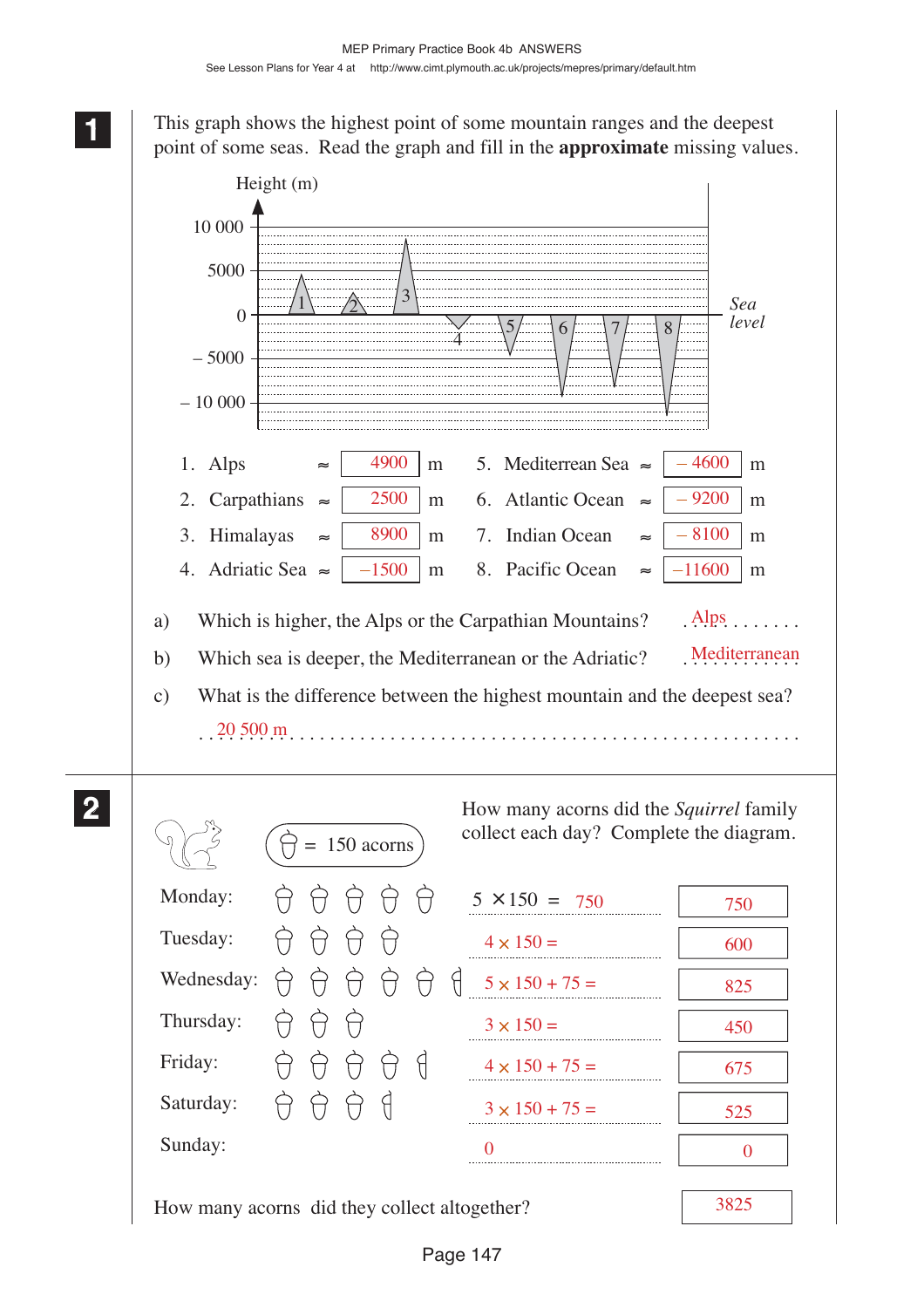- a) Group the elements by 3. Make groups of 3 by drawing around them in *red*. Then draw in *green* around every 3 *red* groups. Then draw in *blue* around every 3 *green* groups.
- Write the number of different groups and the remainder in the table. E.g:

**1 11 11**

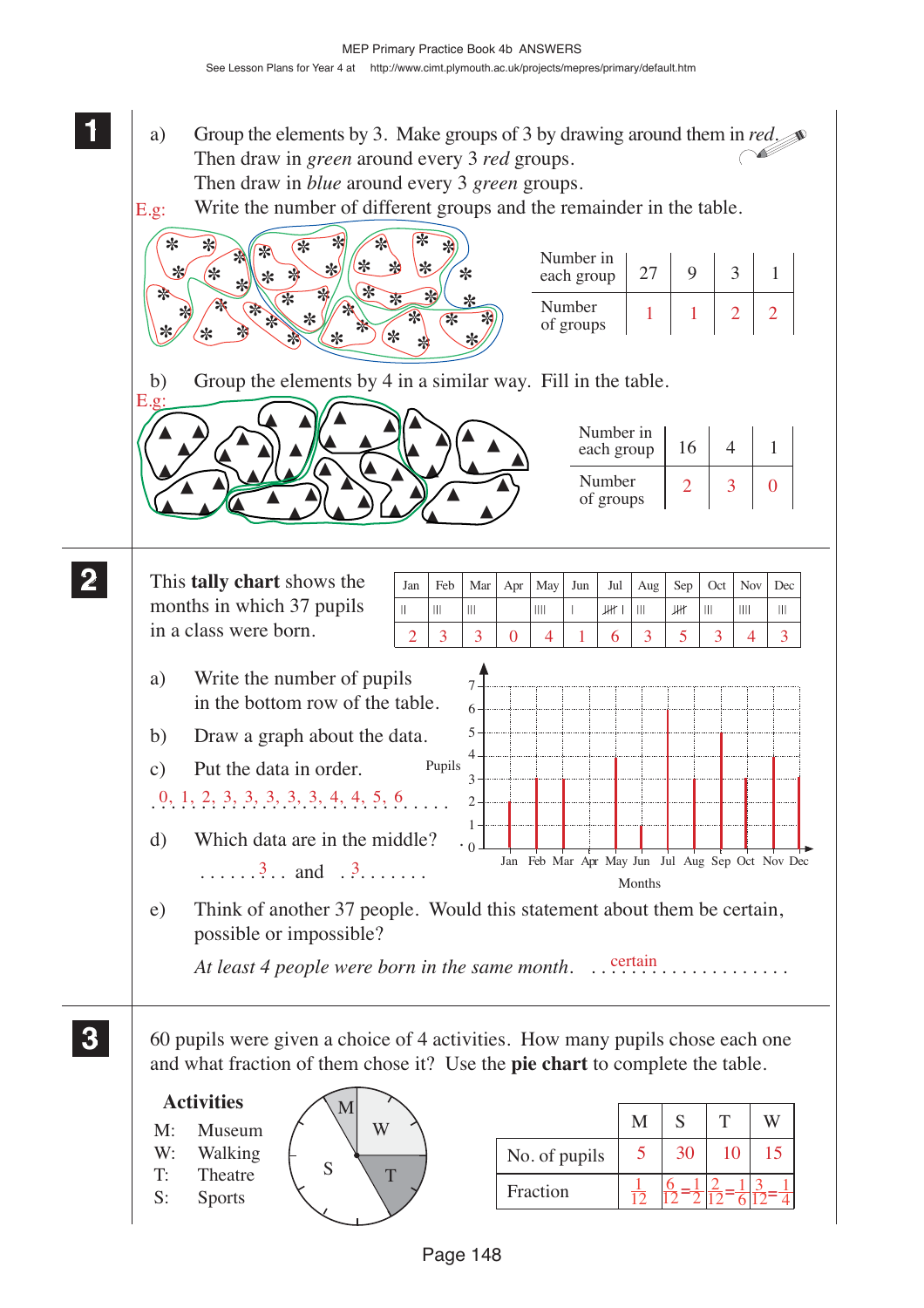**1** 4 children,  $\frac{1}{2}$ 8 of the class, have a *green* school bag and  $\frac{3}{8}$ 8 of the class have a *blue* bag. 8 children have a *red* bag and the rest have *yellow* bags.

Colour the pie chart to show the data. Complete the table.

| Colour of bag | <i>Green</i> | Blue | Red | Yellow | <b>Total</b> |
|---------------|--------------|------|-----|--------|--------------|
| No. of pupils |              | 12   |     |        |              |
| Fraction      |              |      |     |        |              |

**2 22 22**

> **3 33 33**

> **4 44 44**

**1 11**

A chain of supermarkets made a **pictogram** of how many pies they had sold in a year. Each pie on the diagram means 1000 real pies.

|        | January: $\{\ \}$ $\{\ \}$ $\{\ \}$        | 3000 | $\xi$ ) $\xi$ ) $\xi$<br>July: | 2750 |
|--------|--------------------------------------------|------|--------------------------------|------|
|        | February: $\bigcirc$ $\bigcirc$ $\bigcirc$ | 4000 | August:                        | 2000 |
| March: | €CECEC                                     | 3500 | September:                     | 2500 |
| April: | 유유유유                                       | 4250 | October:                       | 3250 |
| May:   | ⇔⇔⊖∈                                       | 3500 | November:                      | 4750 |
| June:  |                                            | 3000 | December:                      | 4125 |
|        |                                            |      |                                |      |

a) Fill in the missing numbers and draw pies to show the numbers given.

- b) Write the data in increasing order.  $\therefore$  2000, 2500, 2750, 3000, 3000,  $\therefore$ ... . . . . . . . . . . . . . . . . . . . . . . . . . . . . . . . . . . . . . . . . . . . . . . . . . . . . . . . . . . . 3250, 3500, 3500, 4000, 4125, 4250, 4750
- c) What is the difference between the 1st and last numbers?  $\ldots$  . . . . . . . . .
- d) Underline the two middle numbers. Which number is half-way between them? This is the **median**. 3375
- 67 scientists are at a conference. 47 speak French, 35 speak German and 23 speak both languages.

How many of them speak neither French nor German? Complete the **Venn** diagram.



How many dictionaries would be needed to translate among these languages: English, German, French, Spanish?

*Answer*: . . . . . . . . . . . . . . . . . . . . . . . . . . . . . . . . . . . . . . . . . . . . . . . . . . . . . . . . Either 12 or 6 if dictionary is a reverse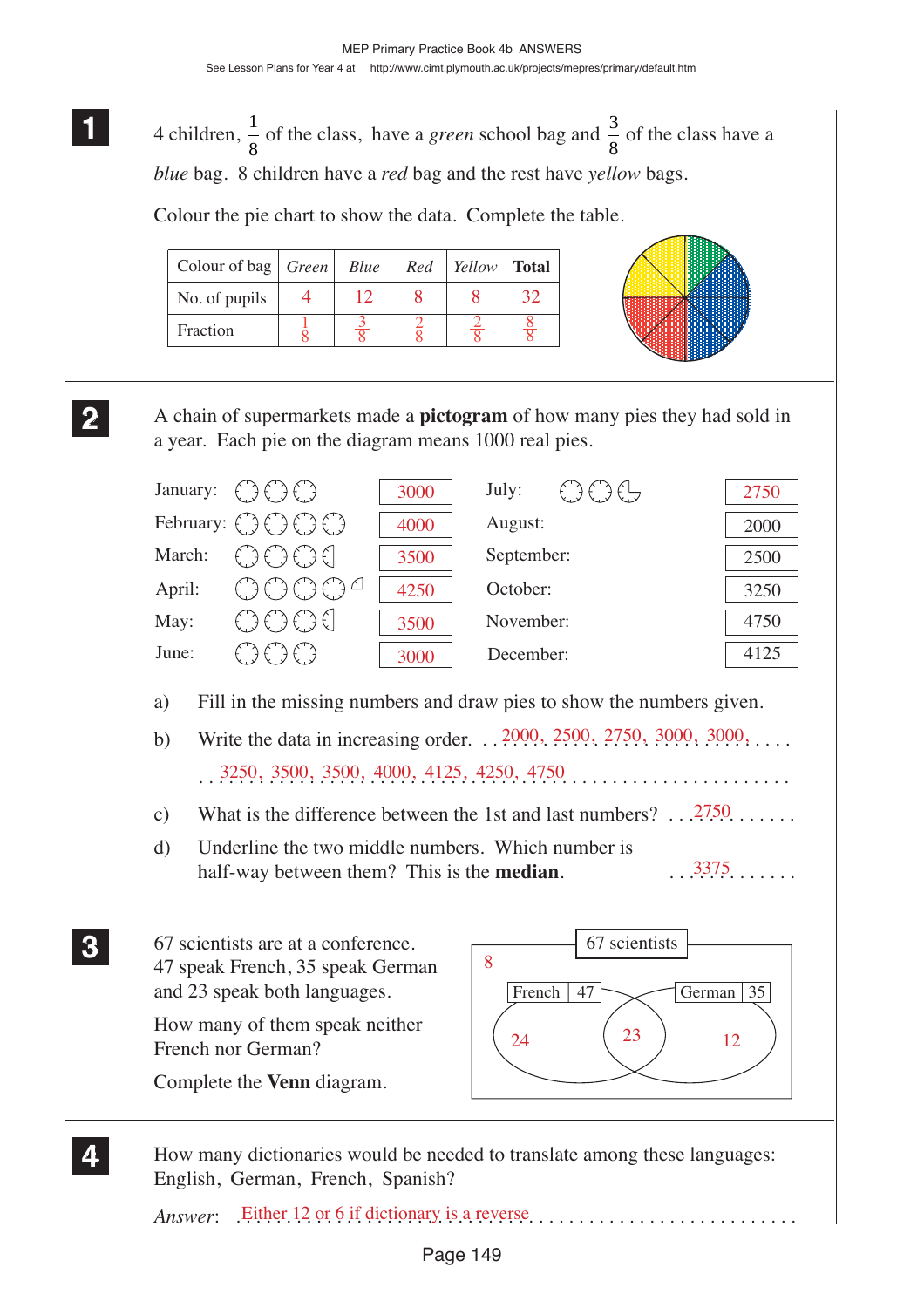|                                                                                                                                                                              |              | Andrew has $\pounds 4$ in cash and is $\pounds 1$ in debt. |                                |                                                               |                                  |    |                                  |                |                                   |                |   |                |                    |      |
|------------------------------------------------------------------------------------------------------------------------------------------------------------------------------|--------------|------------------------------------------------------------|--------------------------------|---------------------------------------------------------------|----------------------------------|----|----------------------------------|----------------|-----------------------------------|----------------|---|----------------|--------------------|------|
|                                                                                                                                                                              |              | <b>Bonny</b> is £6 in debt and has no cash.                |                                |                                                               |                                  |    |                                  |                | children A B C                    |                |   |                | D                  | E    |
|                                                                                                                                                                              |              | Charlie has £4 in cash and is £4 in debt.                  |                                |                                                               |                                  |    |                                  |                | cash                              | $\overline{4}$ |   | $0 \t 4 \t 10$ |                    | $-6$ |
|                                                                                                                                                                              |              | Debbie has $£10$ in cash and is £5 in debt.                |                                |                                                               |                                  |    |                                  |                | debt                              | 1              |   |                | $6 \t 4 \t 5 \t 8$ |      |
|                                                                                                                                                                              |              | Edward is £8 in debt and has £6 in cash.                   |                                |                                                               |                                  |    |                                  |                | balance $3 \t -6 \t 0 \t 5 \t -2$ |                |   |                |                    |      |
| Write the data and the balances in a table in your exercise book.<br>a)                                                                                                      |              |                                                            |                                |                                                               |                                  |    |                                  |                |                                   |                |   |                |                    |      |
| Make a graph to show their balances in your exercise book.<br>b)                                                                                                             |              |                                                            |                                |                                                               |                                  |    |                                  |                |                                   |                |   |                |                    |      |
| Write the balances in increasing order. $\ldots$ $\overline{.6}$ , $\overline{.2}$ , $\overline{0}$ , $\overline{.3}$ , $\overline{.5}$ , $\ldots$ $\ldots$<br>$\mathbf{c})$ |              |                                                            |                                |                                                               |                                  |    |                                  |                |                                   |                |   |                |                    |      |
| What is the difference between the first and last piece of data? $.5 \div 6 = 11$ .<br>d)                                                                                    |              |                                                            |                                |                                                               |                                  |    |                                  |                |                                   |                |   |                |                    |      |
| $\epsilon$ )                                                                                                                                                                 |              |                                                            |                                |                                                               |                                  |    |                                  |                |                                   |                |   |                |                    |      |
| In a street, the houses have the following heights.                                                                                                                          |              |                                                            |                                |                                                               |                                  |    |                                  |                |                                   |                |   |                |                    |      |
| Number                                                                                                                                                                       | $\mathbf{1}$ | 2                                                          | 3                              | 4                                                             | 5                                | 6  | $\tau$                           | 8              | 9                                 | 10             |   | 11             |                    |      |
| Height(m)                                                                                                                                                                    | 6            | 14                                                         | 5.4                            | 13.6                                                          | 6.5                              | 15 | 5                                | 14.5           | 5.8                               | 14             |   | 5.2            |                    |      |
| Draw a graph in your exercise book. (Use the scale: $1 \text{ cm} \rightarrow 1 \text{ m}$ )<br>a)                                                                           |              |                                                            |                                |                                                               |                                  |    |                                  |                |                                   |                |   |                |                    |      |
| List the heights in increasing order.<br>b)                                                                                                                                  |              |                                                            |                                |                                                               |                                  |    |                                  |                |                                   |                |   |                |                    |      |
| $\ldots$ 5, 5, 2, 5, 4, 5, 8, 6, 6, 5, 13, 6, 14, 14, 14, 14, 5, 15,                                                                                                         |              |                                                            |                                |                                                               |                                  |    |                                  |                |                                   |                |   |                |                    |      |
| What is the difference between the smallest and greatest heights? $.10 \text{ m}$<br>$\mathcal{C}$ )                                                                         |              |                                                            |                                |                                                               |                                  |    |                                  |                |                                   |                |   |                |                    |      |
| What is the <b>median</b> ?<br>d)                                                                                                                                            |              |                                                            |                                |                                                               | $.65 \,\mathrm{m}$               |    |                                  |                |                                   |                |   |                |                    |      |
| Some children were asked about their favourite fruit.                                                                                                                        |              |                                                            |                                |                                                               |                                  |    |                                  |                |                                   |                |   |                |                    |      |
| 10 of them said strawberries, 20 said bananas,                                                                                                                               |              |                                                            |                                |                                                               |                                  |    |                                  |                | $\frac{2}{8}$                     | S              | 8 |                |                    |      |
| 20 said oranges and 30 said apples.                                                                                                                                          |              |                                                            |                                |                                                               |                                  |    |                                  |                |                                   |                |   |                |                    |      |
| Make a <b>pie chart</b> to show the data.                                                                                                                                    |              |                                                            |                                |                                                               |                                  |    |                                  |                |                                   | $\mathbf{A}$   | B |                |                    |      |
| Write the fraction in each part.                                                                                                                                             |              |                                                            |                                |                                                               |                                  |    |                                  |                | $\frac{3}{8}$                     |                |   |                |                    |      |
|                                                                                                                                                                              |              |                                                            |                                |                                                               |                                  |    |                                  |                |                                   |                |   |                |                    |      |
| A cuboid is built from 60 unit cubes. How many units long can its edges be?                                                                                                  |              |                                                            |                                |                                                               |                                  |    |                                  |                |                                   |                |   |                |                    |      |
| 60                                                                                                                                                                           |              |                                                            |                                | First factorise 60, then show the possibilities in the table. |                                  |    |                                  |                |                                   |                |   |                |                    |      |
|                                                                                                                                                                              |              | a                                                          | 1                              |                                                               |                                  |    | $\overline{2}$<br>$\overline{2}$ | $\overline{2}$ | 3                                 |                |   |                |                    |      |
|                                                                                                                                                                              | 10           | $\boldsymbol{b}$                                           | $\overline{2}$<br>$\mathbf{1}$ | $\mathfrak{Z}$                                                | 5 <sup>5</sup><br>$\overline{4}$ | 6  | $\overline{2}$<br>3              | 5              | $\overline{4}$                    |                |   |                |                    |      |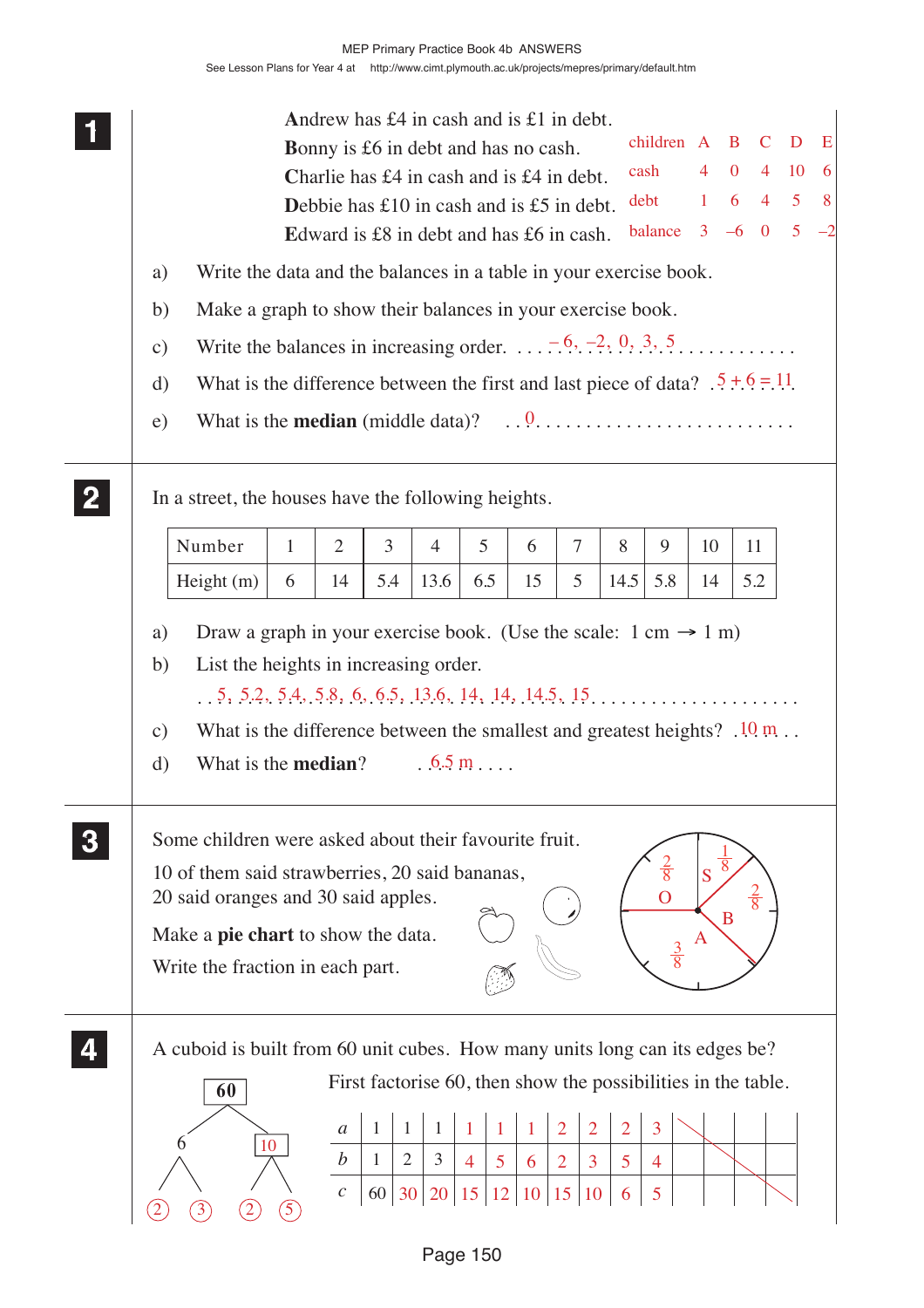|              | Continue the list of 3-digit natural numbers with decreasing digits (to 500).<br>a)                   |
|--------------|-------------------------------------------------------------------------------------------------------|
|              | 210; 310, 320, 321; 410, $\frac{420}{121}$ , $\frac{430}{131}$ , $\frac{431}{132}$ , $\ldots$         |
|              | Calculate the difference between the smallest and the greatest. $.222$<br>b)                          |
|              | Which are the two middle numbers? $\dots$ 410 and 420<br>$\mathbf{c})$                                |
|              |                                                                                                       |
|              |                                                                                                       |
| $\mathbf{2}$ | Distance run (m)<br>Jack is in training for a marathon.                                               |
|              | These were the distances he ran<br>10 000                                                             |
|              | every day last week.<br>9000                                                                          |
|              | Monday:<br>2800 m<br>8000                                                                             |
|              | Tuesday:<br>4300 m<br>7000                                                                            |
|              | Wednesday: 3500 m<br>6000                                                                             |
|              | Thursday:<br>$2.9 \text{ km}$<br>5000                                                                 |
|              | Friday:<br>3200 m<br>4000                                                                             |
|              | $10 \text{ km}$<br>Saturday:<br>3000                                                                  |
|              | Sunday:<br>6800 m<br>2000                                                                             |
|              | 1000                                                                                                  |
|              | Show the data in a graph.<br>a)<br>$\Omega$<br>Tue<br>Wed Thu<br>Fri<br>Sat<br>Sun<br>Mon             |
|              | List the distances in increasing order.<br>b)                                                         |
|              | $2800$ m, $2900$ m, $3200$ m, $3500$ m, $4300$ m, $6800$ m, $10000$ m                                 |
|              | What is the difference between the smallest and greatest distance?. $7200 \text{ m}$<br>$\mathbf{c})$ |
|              |                                                                                                       |
|              | $3500 \text{ m}$<br>What is the <b>median</b> (the middle number)?<br>d)                              |
|              |                                                                                                       |
|              | Among 67 scientists at a conference,<br>67 scientists                                                 |
|              | 47 speak French,                                                                                      |
|              | French<br>47<br>German $ 35 $<br>35 speak German,                                                     |
|              | 23 speak French and German,<br>(18)<br>(6)<br>(17)                                                    |
|              | 20 speak Spanish,<br>(5)                                                                              |
|              | (7)<br>(6)<br>12 speak French and Spanish,                                                            |
|              | (2)<br>11 speak German and Spanish,                                                                   |
|              | (6)<br>Spanish<br>20<br>5 speak all three languages.                                                  |
|              | Complete the Venn diagram.<br>a)                                                                      |
|              | b)<br>How many scientists speak:                                                                      |
|              | i) only French<br>ii) only German<br>17<br>6 <sup>1</sup><br>iii) only Spanish?<br>2                  |
|              |                                                                                                       |
|              | How many scientists speak Spanish and German but not French?<br>$\mathbf{c})$<br>6                    |
|              | 6<br>How many scientists speak neither Spanish nor German nor French?<br>$\mathbf{d}$                 |
|              |                                                                                                       |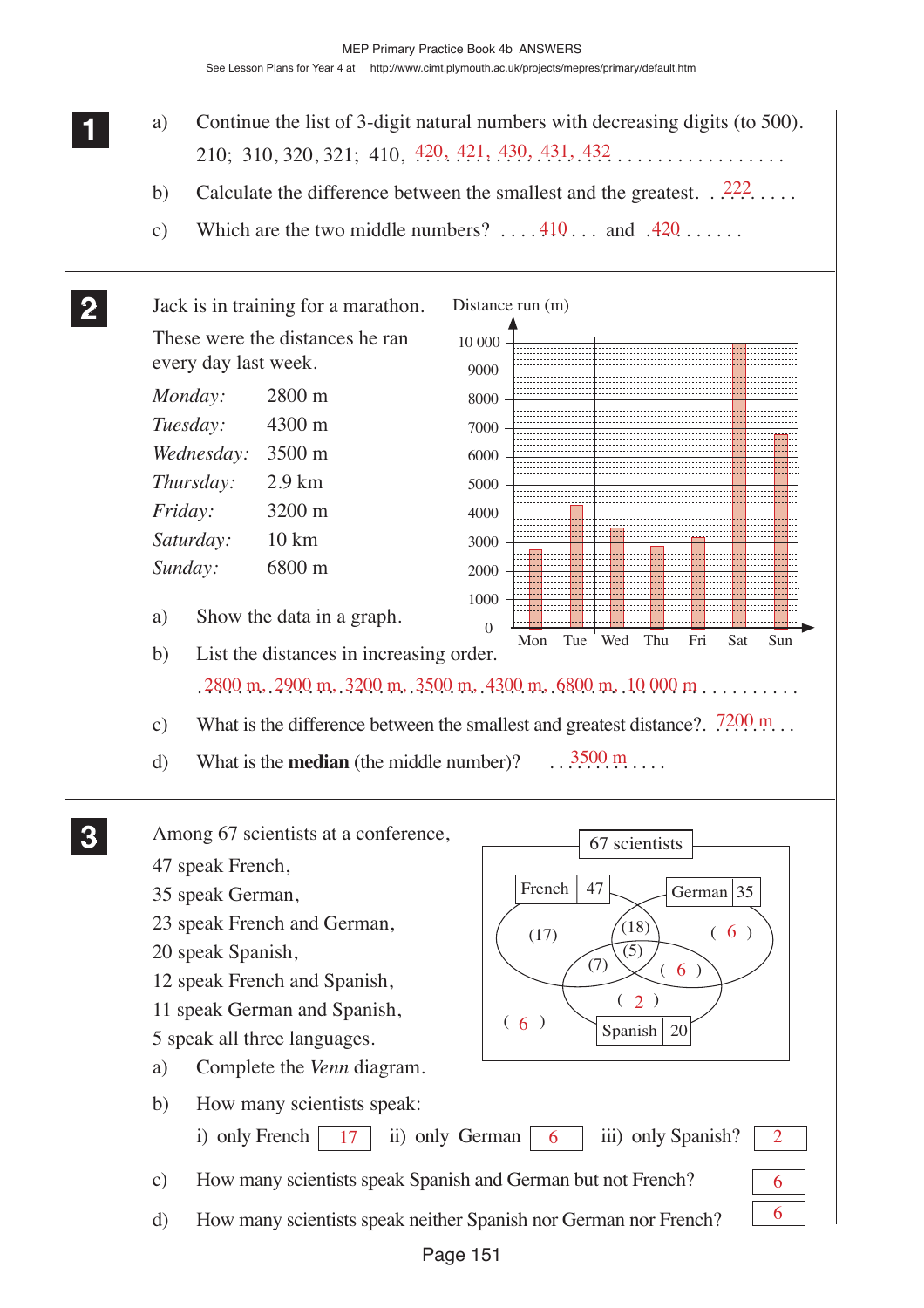**1 11** The graph shows how many people saw a certain play in each month over a year. **11** The numbers have been rounded to the nearest 100. Number of people 6000 5000 4000 3000 2000 1000  $\Omega$ Jan Feb Mar Apr May Jun Jul Aug Sep Oct Nov Dec Months Read the data from the graph and fill in the table. Month Jan | Feb | Mar | Apr | May | Jun | Jul | Aug | Sep | Oct | Nov | Dec No. of people 4400 4600 4900 5000 5200 4900 4700 4000 4100 4000 3800 4000 **2 22** We heated a pan of water and noted its temperature every minute. **22** The temperature of the water rose steadily to  $100^{\circ}$ C, but did not go above it. a) Complete Time (minutes) 10 0 1 2 3 4 5 6 7 8 9 the table. 30 Temperature (° C) | 30 | 40 | 50 | 60 | 70  $80 \mid 90 \mid 100 \mid 100 \mid 100 \mid 100$ 100 b) Continue drawing dots in the graph to show the data. Temperature (°C) Temperature (°C) 80 c) By how many °C does the temperature 60 rise each minute before it reaches 100°C?  $10^{\circ}$ C 40 d) When does the temperature 20 reach 100°C? after mins  $0 \t 2 \t 4 \t 6 \t 8 \t 10$ e) Is it correct to join up Yes Time (minutes) the dots? **3 33** There are 5 people at a party. Each person clinks glasses with each of the others. **33** How many clinking of glasses will there be?  $4 + 3 + 2 + 1$ 

Work it out in your exercise book and write the answer.



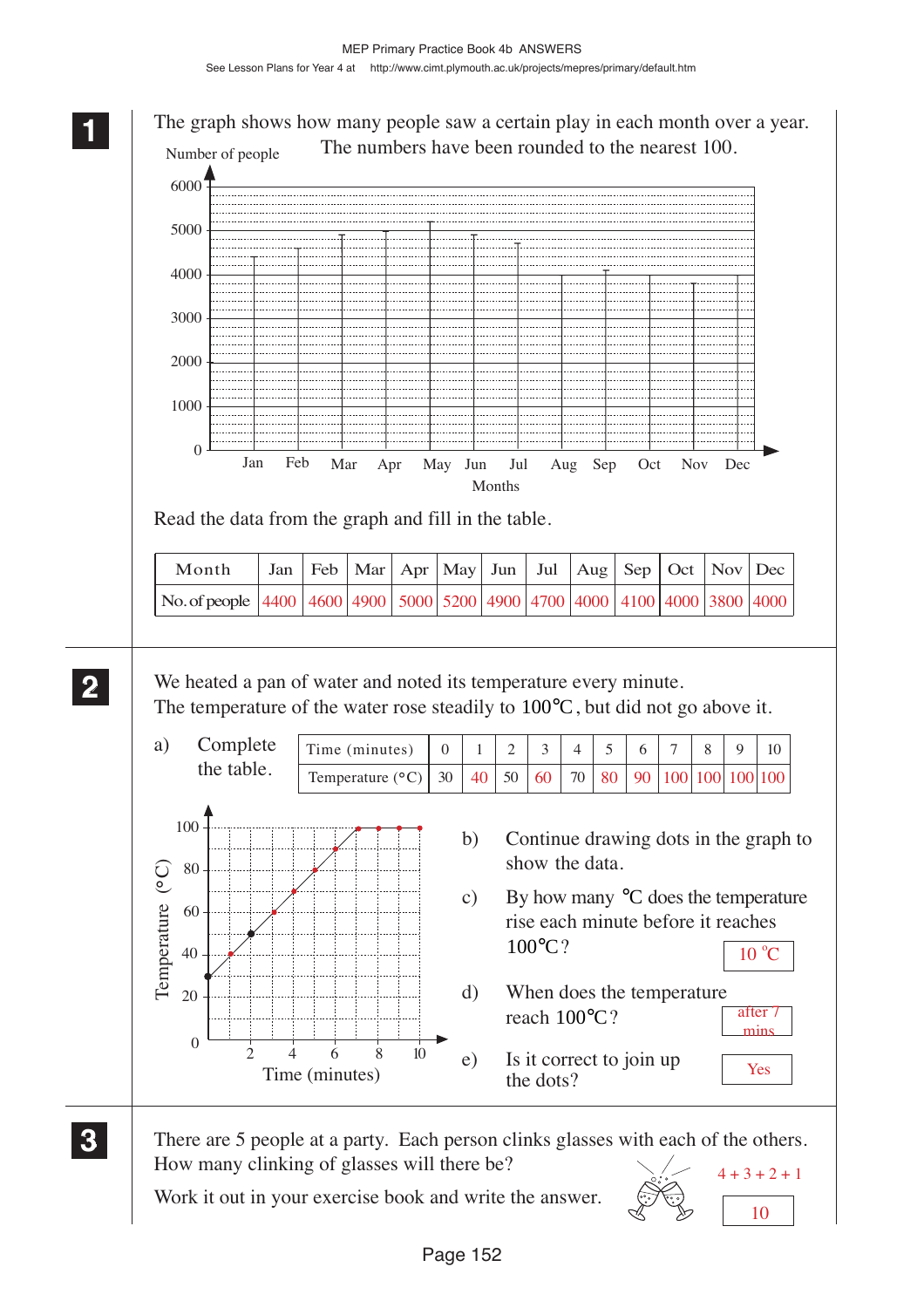*Sammy Snail* climbed up the wall at a steady speed. You can read from the table where he got to in the first 4 minutes.



We ran water from a tap into a jug shaped like a cylinder and noted the water level at certain times.

We found that the relationship between the time and the water level is  $w = 2 \times t$ (where *w* is the water level in cm and *t* is the time in seconds).

a) Fill in the table using this rule.

0 | 1 | 2 | 3 | 4 | 5 | 6 | 7 | 8 | 9 | 10 0 | 2 | 4 | 6 | 8 | 10 | 12 | 14 | 16 | 18 | 20

b) Draw a graph by drawing dots on this grid and then joining them up.

*t*

*w*

c) We did the same experiment another day but this time the jug already had 5 cm of water in it when we started. *w*

> Draw a table in your exercise books to show the new set of data.

Write the rule.  $w = 2 \times t + 5$ .

Draw its graph line on this grid in *red*.



**2 22 22**

**1 11 11**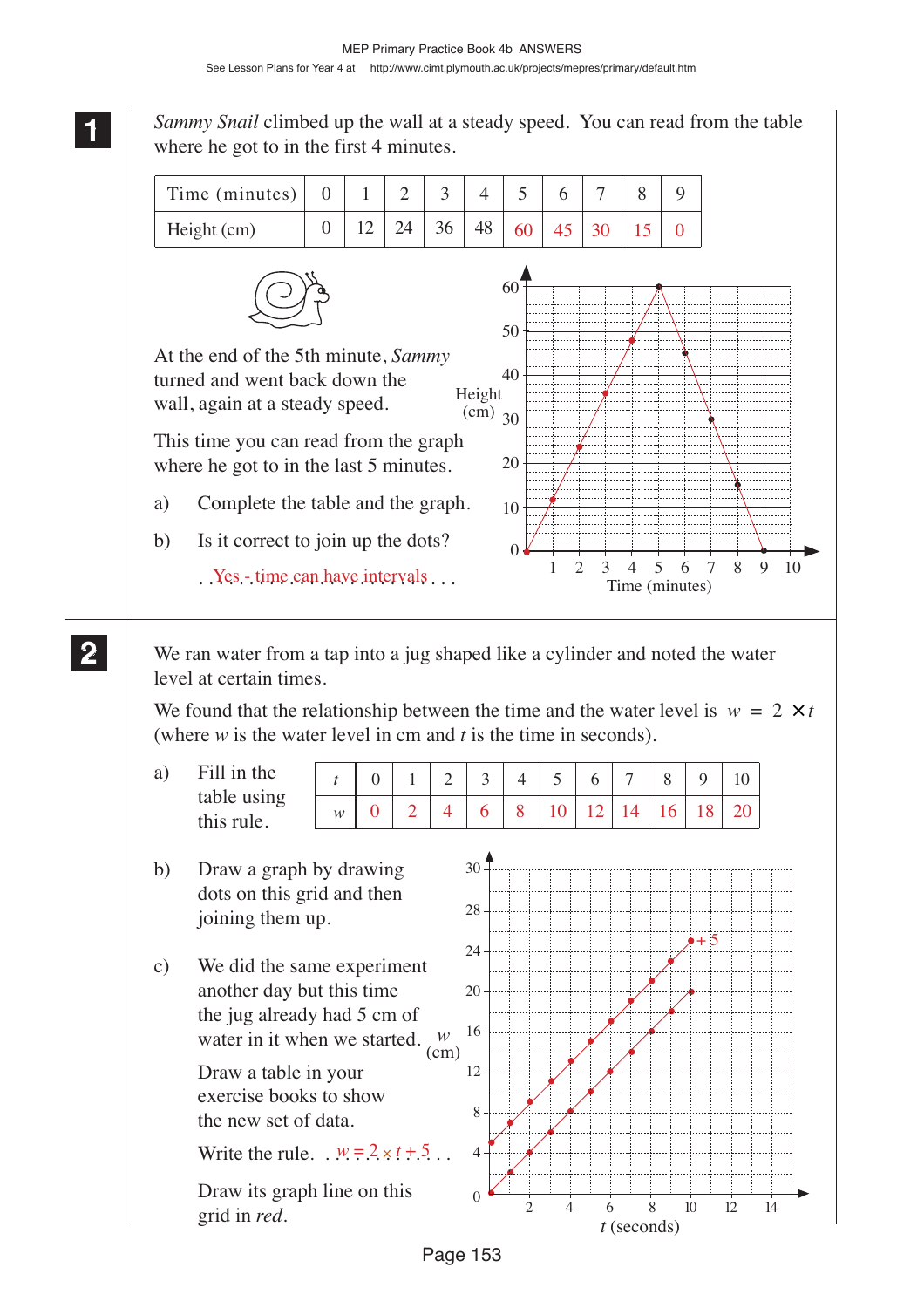#### MEP Primary Practice Book 4b ANSWERS See Lesson Plans for Year 4 at http://www.cimt.plymouth.ac.uk/projects/mepres/primary/default.htm

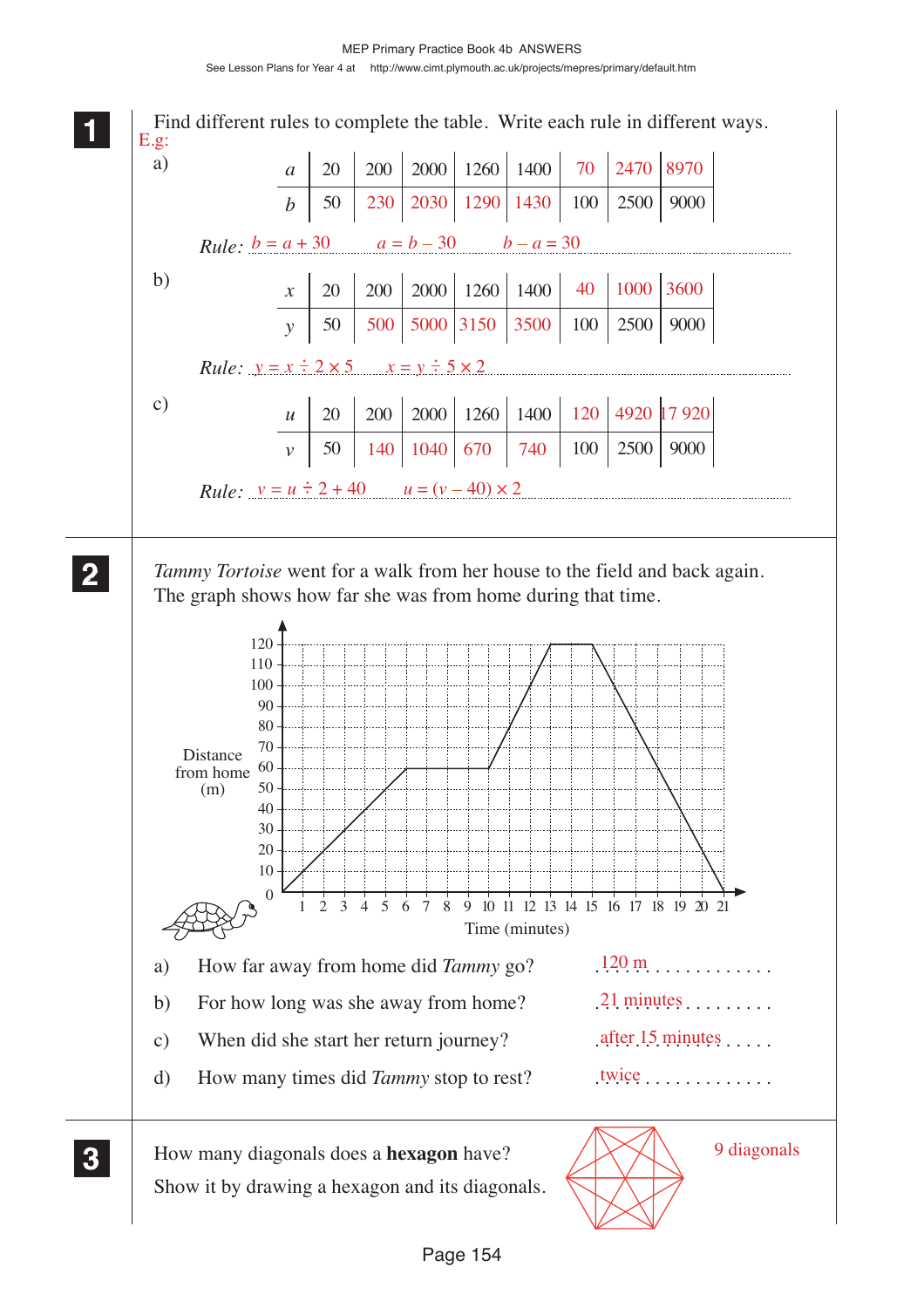**1 11 11** Which equation can be the rule of each table? Colour the matching number and letter circles in the same colour.

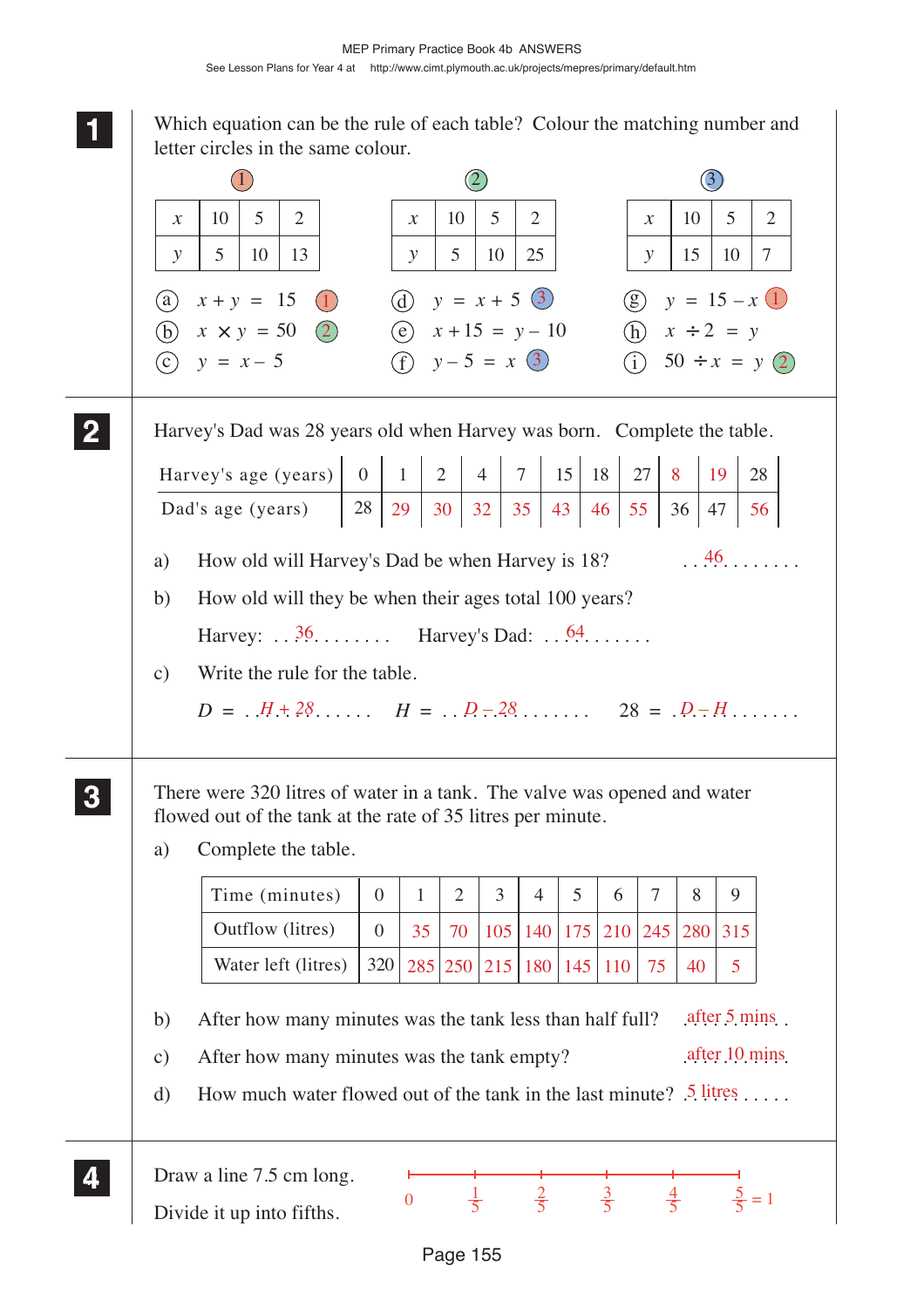|                                | MEP Primary Practice Book 4b ANSWERS                               |
|--------------------------------|--------------------------------------------------------------------|
| See Lesson Plans for Year 4 at | http://www.cimt.plymouth.ac.uk/projects/mepres/primary/default.htm |

|                  | If we put a 3-volume encyclopedia back on the shelf without looking at the<br>volume numbers, in what order might they end up? Show all the possibilities.                               |
|------------------|------------------------------------------------------------------------------------------------------------------------------------------------------------------------------------------|
|                  | $\overline{2}$<br>3<br>$\overline{2}$<br>3<br>3<br>$\overline{2}$<br>3<br>$\overline{2}$<br>3<br>$\mathbf{1}$<br>3<br>$\mathbf{1}$<br>1<br>п.                                            |
|                  | $\frac{1}{6}$<br>What chance is there of them being in the order 2 3 1?<br>a)                                                                                                            |
|                  | What chance is there of these events happening?<br>b)                                                                                                                                    |
|                  | $\frac{2}{6}$<br>The book on the left-hand side is <i>Volume 1</i> .<br>$\mathbf{i}$                                                                                                     |
|                  | $\frac{1}{6}$                                                                                                                                                                            |
|                  | The volume numbers are decreasing from the left.<br>$\rm ii)$                                                                                                                            |
|                  | Four children are playing a game with these cards.<br>$5\overline{)}$<br>3<br>$\theta$<br>4                                                                                              |
|                  | Rules of the game                                                                                                                                                                        |
|                  | <i>Player 1</i> shuffles the cards, then lays them out face down on the table.<br>1.                                                                                                     |
|                  | <i>Player</i> 2 picks 2 cards and turns them face up. The first card is the<br>2.                                                                                                        |
|                  | tens digit and the 2nd card is the units digit.                                                                                                                                          |
|                  | <i>Player</i> 2 notes down his number. e.g. 0 and $3 \rightarrow 03$                                                                                                                     |
|                  | <i>Player 2</i> shuffles the cards for <i>Player 3</i> to choose a number, and so on.<br>3.                                                                                              |
|                  | Each player keeps a running total of their numbers and the first one to<br>4.<br>reach 100 is the winner.                                                                                |
|                  | BUT the 4 children made up their own extra rules for their game.                                                                                                                         |
|                  | Alan misses a turn if the 2-digit number is even.                                                                                                                                        |
|                  | Becky misses a turn if the 2-digit number is odd.                                                                                                                                        |
|                  | <i>Callum</i> misses a turn if the 2-digit number is a whole 10.                                                                                                                         |
|                  | Diana misses a turn if the 2-digit number is divisible by 5.                                                                                                                             |
|                  | List in your exercise book all the 2-digit numbers that could be chosen.<br>a)<br>$(01, 02, 03, 04, 05)$ 10, 12, 13, 14, 15, 20, 21, 23, 24, 25, 30, 31, 32, 34, 35, 40, 41, 42, 43, 45, |
|                  | Who might complain because the extra rules are unfair? $\ldots$ 50, 51, 52, 53, 54<br>b)<br>All but Callum might complain as he has the least chance of missing a turn.                  |
| $\boldsymbol{3}$ | A marble is dropped into this maze and has an equal chance<br>of falling to the left or to the right.                                                                                    |
|                  | In how many ways can the marble come out at:<br>a)                                                                                                                                       |
|                  | A .1. B .4. C .6. D .4. E .1. ?                                                                                                                                                          |
|                  | Where is the marble most likely to come out? $\therefore$ C.<br>b)                                                                                                                       |
|                  | Write the ratio of the chance of where it comes out.<br>$\mathbf{c})$                                                                                                                    |
|                  | B<br>E<br>A                                                                                                                                                                              |
|                  | B<br>$\mathsf{C}$<br>D<br>E<br>A                                                                                                                                                         |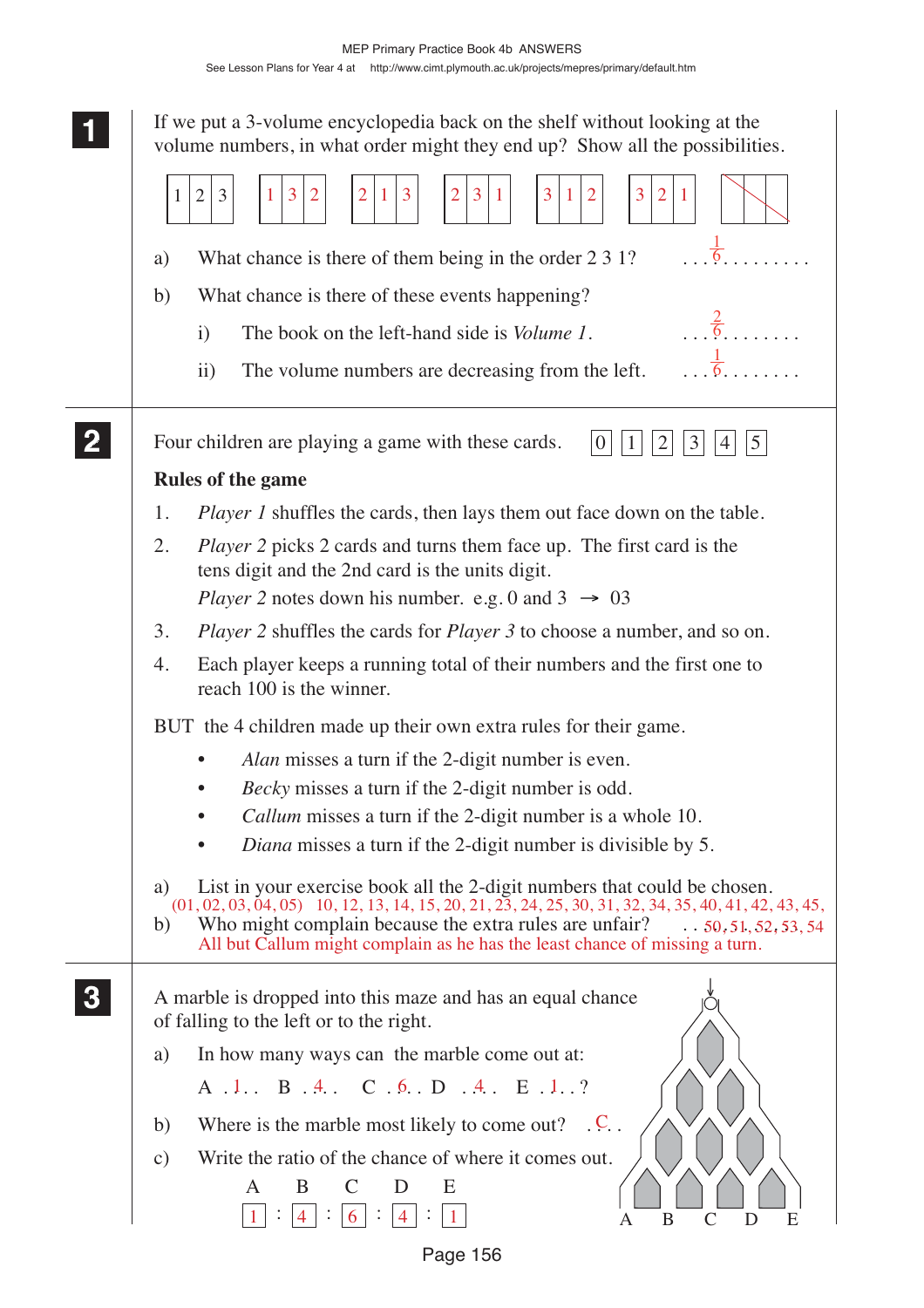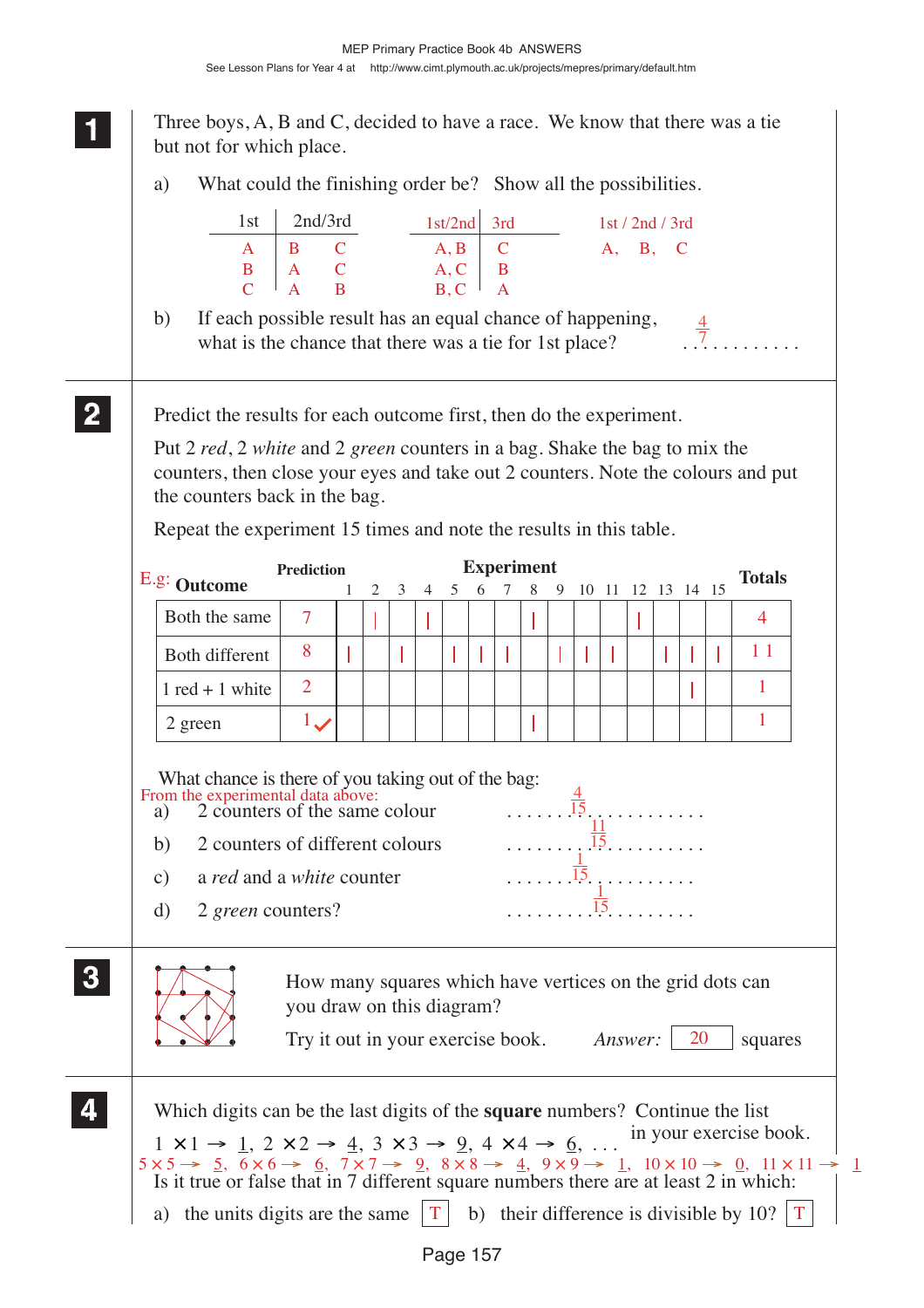| E.g.                                                                                                                                                                                                                                                                                                                        | <b>Prediction</b> |     |              |                                                |  | <b>Tosses</b> |  |  |  |               |                                            |
|-----------------------------------------------------------------------------------------------------------------------------------------------------------------------------------------------------------------------------------------------------------------------------------------------------------------------------|-------------------|-----|--------------|------------------------------------------------|--|---------------|--|--|--|---------------|--------------------------------------------|
| <b>Outcome</b>                                                                                                                                                                                                                                                                                                              |                   | 1 2 |              | 3 4 5 6 7 8 9 10 11 12 13 14 15 16 17 18 19 20 |  |               |  |  |  |               | <b>Totals</b>                              |
| 2 Heads                                                                                                                                                                                                                                                                                                                     | 6                 |     |              |                                                |  |               |  |  |  |               | 5                                          |
| $1$ Head + $1$ Tail                                                                                                                                                                                                                                                                                                         | 3                 |     |              |                                                |  |               |  |  |  |               | 5                                          |
| $1$ Tail + 1 Head                                                                                                                                                                                                                                                                                                           | $4_{\cdot}$       |     |              |                                                |  |               |  |  |  |               | 4                                          |
| 2 Tails                                                                                                                                                                                                                                                                                                                     | 7                 |     |              |                                                |  |               |  |  |  |               | 6                                          |
| At the entrance to a wood there are 5 paths leading to the first clearing.                                                                                                                                                                                                                                                  |                   |     |              |                                                |  |               |  |  |  |               |                                            |
| Draw a diagram to show it in your exercise book.<br>How many routes could you take from the 1st clearing<br>to the 3rd clearing?<br>What chance would you have of guessing correctly a person's<br>route from the entrance of the wood to the 3rd clearing?                                                                 |                   |     | $6 \times 3$ | $5 \times 6 \times 3 = 90$                     |  |               |  |  |  |               | 18                                         |
| From the first clearing there are 6 paths leading to the 2nd clearing.<br>From the 2nd clearing there are 3 paths leading to the 3rd clearing.<br>a)<br>b)<br>$\mathbf{c})$<br>Predict the results for each outcome first, then do the experiment.<br>Throw a dice 20 times and keep a tally of how it lands in this table. |                   |     |              |                                                |  |               |  |  |  |               |                                            |
| <b>Prediction</b>                                                                                                                                                                                                                                                                                                           |                   |     |              | Tally of 20 throws                             |  |               |  |  |  | <b>Totals</b> |                                            |
| E.g.<br>$\bullet$<br>4                                                                                                                                                                                                                                                                                                      | $\Box$            |     |              |                                                |  |               |  |  |  | 4             |                                            |
| 4<br>$\bullet$                                                                                                                                                                                                                                                                                                              | Ш                 |     |              |                                                |  |               |  |  |  | 3             |                                            |
| $\ddot{\cdot}$<br>4                                                                                                                                                                                                                                                                                                         | Ш                 |     |              |                                                |  |               |  |  |  | 3             | $E \leq 1 \leq 2 \leq 3$<br>$\frac{1}{90}$ |
| $\ddot{\bullet}$<br>4<br>$\ddot{\cdot}$<br>3                                                                                                                                                                                                                                                                                | Ш<br>$+$          |     |              |                                                |  |               |  |  |  | 3<br>5        |                                            |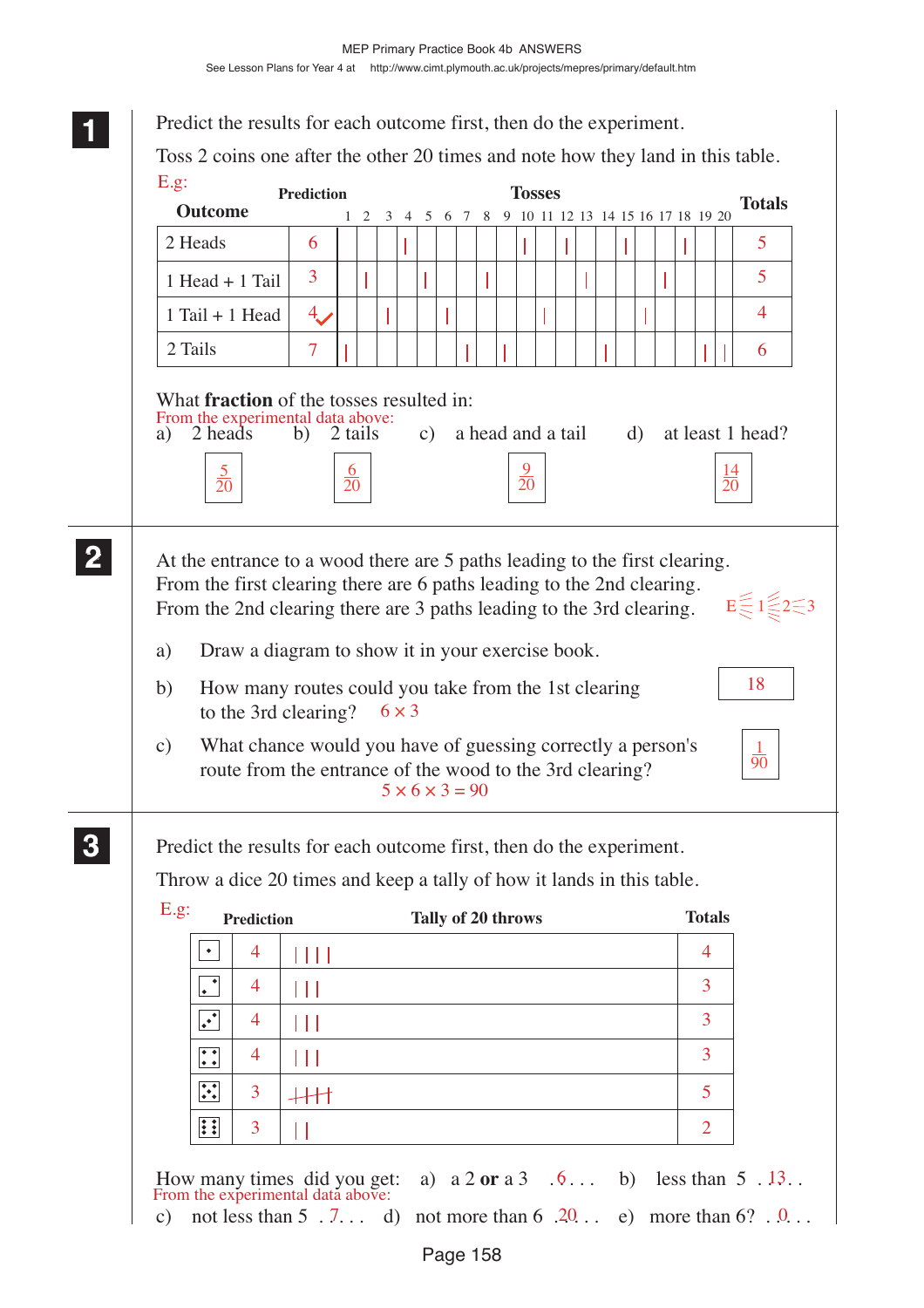

1 and 1 2 and 2 3 and 3 4 and 4 Throw 2 dice at the same time 36 times. Keep a tally of the outcomes here. E.g: Н

| 1 and 2                                                                                                                                                    |                                     |                  |                |                  | $2$ and $3$      |                |                  |                                       |    | 3 and 4                                                                                                                     |                |                   |                  |    | 4 and 5                |    |                                                                                          |
|------------------------------------------------------------------------------------------------------------------------------------------------------------|-------------------------------------|------------------|----------------|------------------|------------------|----------------|------------------|---------------------------------------|----|-----------------------------------------------------------------------------------------------------------------------------|----------------|-------------------|------------------|----|------------------------|----|------------------------------------------------------------------------------------------|
| 1 and 3                                                                                                                                                    |                                     |                  |                |                  | $2$ and $4$      |                |                  |                                       |    | 3 and 5                                                                                                                     |                |                   |                  |    | 4 and 6                |    |                                                                                          |
| 1 and 4                                                                                                                                                    |                                     |                  |                |                  | $2$ and $5$      |                |                  |                                       |    | 3 and 6                                                                                                                     |                |                   |                  |    |                        |    |                                                                                          |
| 1 and $5$                                                                                                                                                  |                                     |                  |                |                  | 2 and $6$        |                |                  |                                       |    |                                                                                                                             |                |                   |                  |    | 5 and 5                |    |                                                                                          |
| 1 and $6$                                                                                                                                                  |                                     |                  |                |                  |                  |                |                  |                                       |    | 6 and 6                                                                                                                     |                |                   |                  |    | 5 and 6                |    |                                                                                          |
| a)                                                                                                                                                         |                                     |                  |                |                  |                  |                |                  |                                       |    |                                                                                                                             |                |                   |                  |    |                        |    | How many times were these numbers the <b>product</b> of the 2 numbers thrown?            |
| 1                                                                                                                                                          | $\overline{2}$                      | 3                | $\overline{4}$ | 5                | 6                | 8              | 9                | 10                                    | 12 | 15                                                                                                                          | 16             | 18                | 20               | 24 | 25                     | 30 | 36                                                                                       |
| 1                                                                                                                                                          | $\overline{2}$                      | L                | 4              | 3                | 4                | $\overline{2}$ |                  | $\overline{2}$                        | 5  | $\overline{2}$                                                                                                              | $\overline{0}$ | 1                 | 3                |    | $\overline{2}$         | T  | $\mathbf 1$                                                                              |
| b)<br>$\mathbf{c})$                                                                                                                                        |                                     |                  |                |                  |                  |                |                  | What fraction is it of the 36 throws? |    | How many times was the product of the 2 numbers even?<br>How many times were these numbers the sum of the 2 numbers thrown? |                |                   |                  |    | 26                     |    | $\frac{26}{36}$                                                                          |
|                                                                                                                                                            |                                     |                  | $\overline{2}$ | 3                | $\overline{4}$   | 5              | 6                | 7                                     | 8  | 9                                                                                                                           | 10             | 11                | 12<br>$\sqrt{3}$ |    |                        |    |                                                                                          |
|                                                                                                                                                            |                                     |                  | 1              | $\overline{2}$   | $\overline{3}$   | $\overline{4}$ | 6                | $\overline{7}$                        | 4  | $\overline{4}$                                                                                                              | 3              |                   | 1                |    |                        |    |                                                                                          |
|                                                                                                                                                            |                                     |                  |                |                  |                  |                |                  |                                       |    |                                                                                                                             |                |                   |                  |    |                        |    |                                                                                          |
|                                                                                                                                                            |                                     |                  |                |                  |                  |                |                  |                                       |    |                                                                                                                             |                |                   |                  |    |                        |    |                                                                                          |
|                                                                                                                                                            |                                     |                  |                |                  |                  |                |                  | What fraction is it of the 36 throws? |    | square base and 1, 2, 3 and 4 written on its triangular sides.                                                              |                |                   |                  |    |                        |    | $\frac{18}{36}$<br>Leslie threw a pyramid-shaped dice 100 times. It has 5 written on its |
| Leslie made this table to show how many times (frequency) the dice landed on<br>each number (outcome). We say that it shows the frequency of each outcome. |                                     |                  |                |                  |                  |                |                  |                                       |    |                                                                                                                             |                |                   |                  |    |                        |    |                                                                                          |
| Outcome                                                                                                                                                    |                                     | $\mathbf{1}$     | $\overline{2}$ | 3                | $\overline{4}$   |                | 5                |                                       |    |                                                                                                                             |                |                   |                  |    |                        |    | a) Write in the bottom row of the table                                                  |
| Frequency                                                                                                                                                  |                                     | 15               | 18             | 19               | 16               |                | 32               |                                       |    |                                                                                                                             |                |                   |                  |    |                        |    | what <b>fraction</b> of the 100 times each                                               |
| Relative<br>Frequency                                                                                                                                      |                                     | $\frac{15}{100}$ | 18<br>100      | <u>19</u><br>100 | $\frac{16}{100}$ |                | $\frac{32}{100}$ |                                       |    | number was landed on.<br>of an outcome happening.                                                                           |                |                   |                  |    |                        |    | This is called the relative frequency                                                    |
| b)                                                                                                                                                         | How many times<br>did Leslie throw: |                  |                |                  | $\ddot{1}$       |                | at most a 3      |                                       |    | 52                                                                                                                          |                | ii) at least a 3? |                  |    |                        |    | 67                                                                                       |
| T: Tails, H: Heads                                                                                                                                         |                                     |                  |                |                  |                  |                |                  | <b>Possible outcomes</b>              |    |                                                                                                                             |                |                   |                  |    |                        |    | If we toss a $10 p$ , a $20 p$                                                           |
| 10 p coin                                                                                                                                                  |                                     | T                | T              | T                | H                | T              | H                | H                                     | H  |                                                                                                                             |                |                   |                  |    | and a 50 p coin at the |    |                                                                                          |
| 20 p coin                                                                                                                                                  |                                     | T                | T              | H                | T                | H              | T                | H                                     | H  |                                                                                                                             |                |                   |                  |    | same time just once,   |    | which sides could face up?                                                               |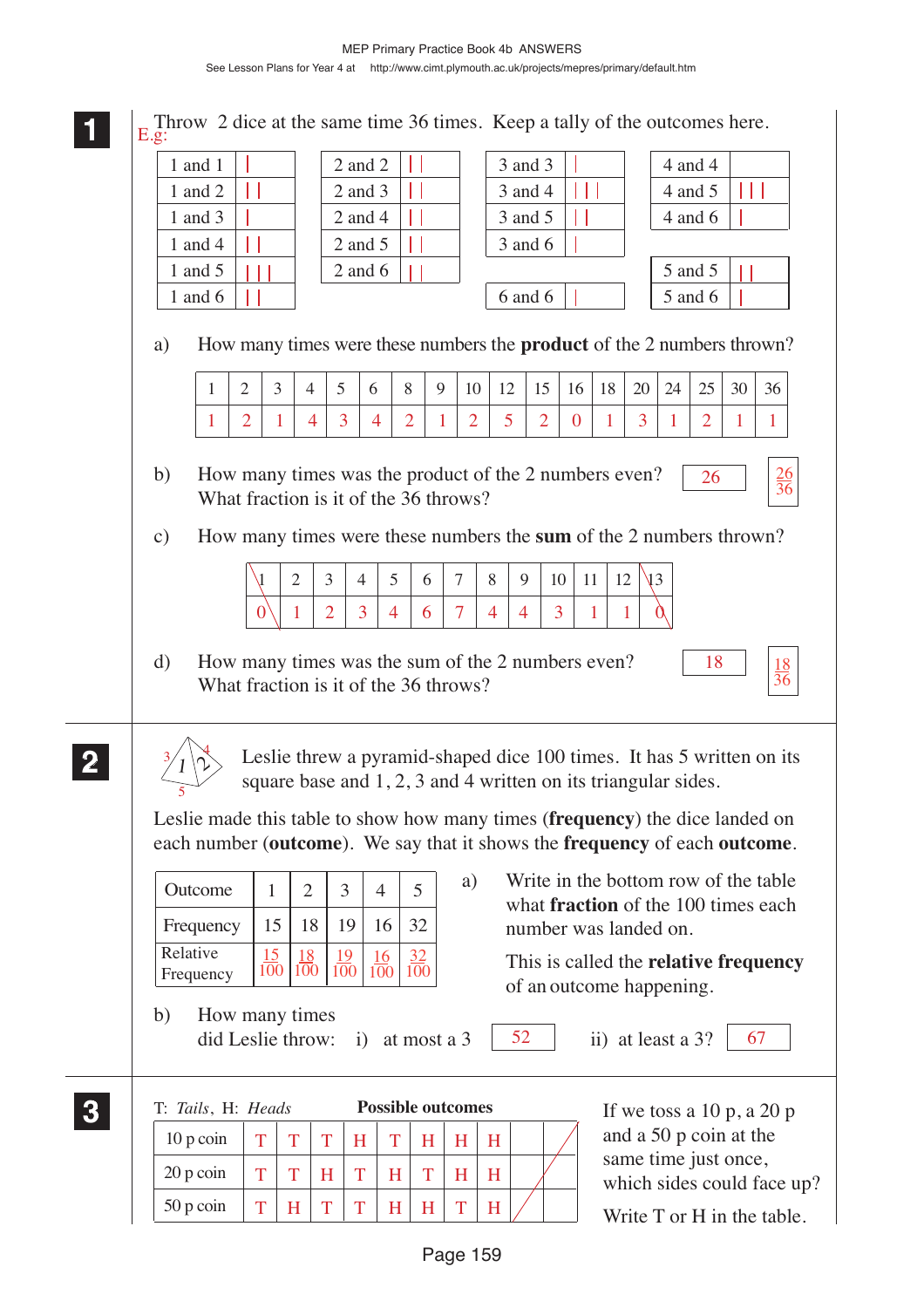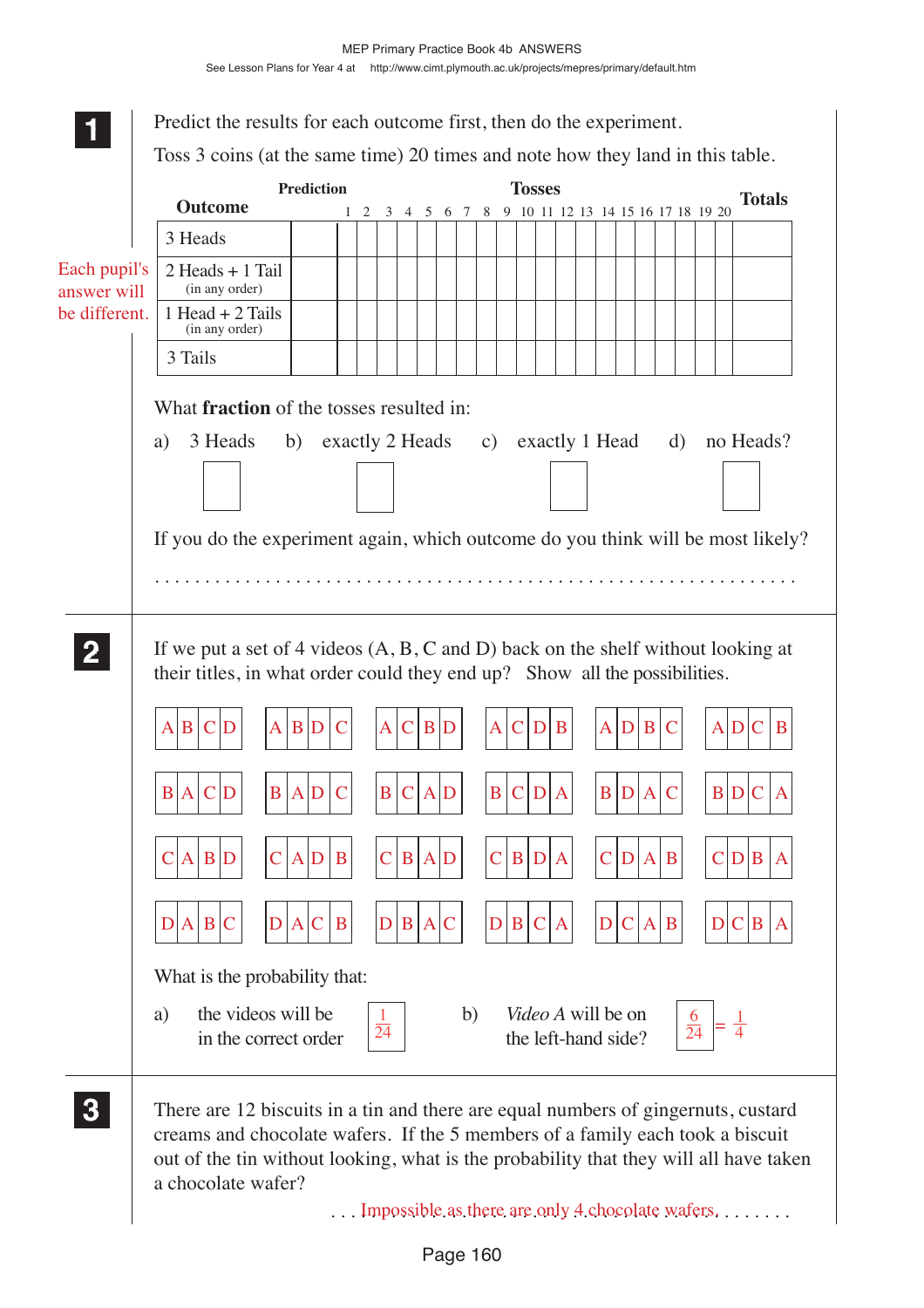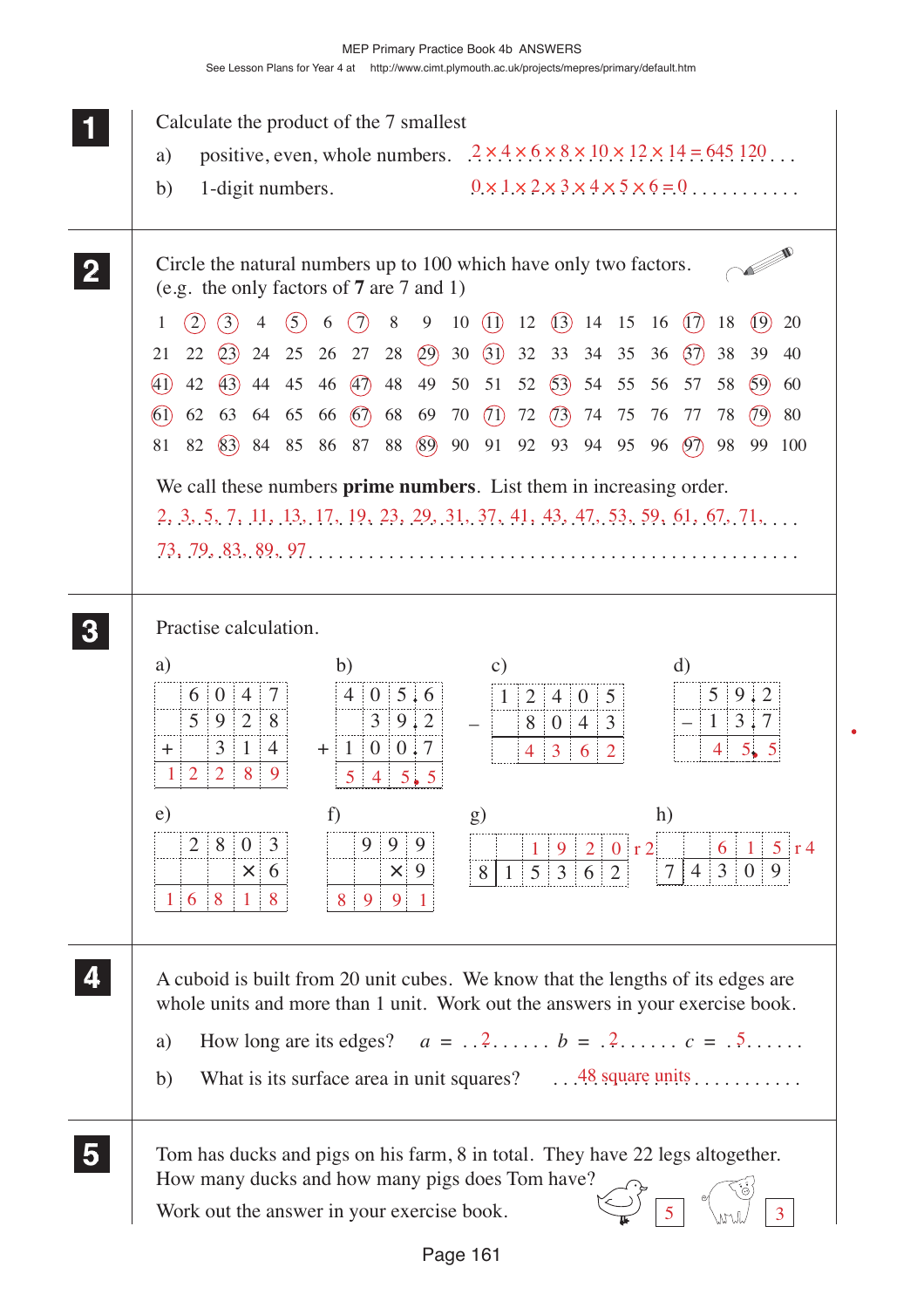### MEP Primary Practice Book 4b ANSWERS See Lesson Plans for Year 4 at http://www.cimt.plymouth.ac.uk/projects/mepres/primary/default.htm

| Practise calculation. Do the operations in the correct order.                                                                                            |
|----------------------------------------------------------------------------------------------------------------------------------------------------------|
| $2756 - 1348 + 220 =$<br>$2756 - (1348 - 220) =$<br>a)<br>1628<br>1628                                                                                   |
| $(2756 + 1348) \times 4 =$<br>$2756 \times 4 + 1348 \times 4 =$<br>b)<br>16416<br>16416                                                                  |
| $(6315 - 1726) \times 3 =$<br>$6315 \times 3 - 1726 \times 3 =$<br>$\mathbf{c})$<br>13767<br>13767                                                       |
| $10\,256 \div 4 - 2372 \div 4 =$<br>$(10\ 256 - 2372) \div 4 =$<br>$\rm d)$<br>1971<br>1971                                                              |
| $2187 \div (9 \div 3) =$<br>$2187 \div 9 \div 3 =$<br>e)<br>729<br>81                                                                                    |
| $2187 \times 9 \div 3 =$<br>$2187 \times (9 \div 3) =$<br>f)<br>6561<br>6561                                                                             |
| Plan, estimate, calculate and check in your exercise book. Write the answers here.                                                                       |
| In a large container there are 18 649 litres of water.<br>a)<br>In a smaller container there are 12 450 litres less.                                     |
| How much water is in the smaller container?<br>$.6199$ litres $.6199$                                                                                    |
| Andrew has £6278 and James has £2327 more.<br>b)                                                                                                         |
| £6809<br>How much money will James have left after spending $£1796?$                                                                                     |
| A cruise to a certain holiday destination costs £875 per person.<br>$\mathbf{c})$                                                                        |
| £3500<br>How much would it cost for a group of 4 people?<br>i)                                                                                           |
| £7000<br>How much would it cost for a group of 8 people?<br>$\rm ii)$                                                                                    |
| iii) How much would it cost for each group if they<br>travelled by plane for £400 less each? 4: $\text{\textsterling}19008$ : $\text{\textsterling}3800$ |
| Where could you put '+' signs among the digits 1 to 7 so that the sum is 100?                                                                            |
| (You must keep the digits in increasing order!) $1 + 2 + 34 + 56 + 7 = 100$<br>$1 + 23 + 4 + 5 + 67 = 100$                                               |
| <i>Point A</i> stands for $\frac{1}{5}$ and <i>Point B</i> stands for $\frac{7}{10}$ . Mark the positions of 0 and 1.                                    |
| B<br>A<br>$rac{4}{10}$ $rac{5}{10}$<br>$rac{6}{10}$<br>$\frac{1}{5} = \frac{2}{10} = \frac{3}{10}$<br>$\frac{8}{10}$<br>$\frac{9}{10}$                   |
| Check the results and correct the answer if it is wrong.                                                                                                 |
| $CLXXXVI$ ÷ III = $LXII'$<br>$MMII - MCMXCIX =V'$<br>b)<br>a)                                                                                            |
| $2002 - 1999 = 5 \times$<br>$186 \div 3 = 62$<br>$\mathbf{III}$<br>$2002 - 1999 = 3$                                                                     |
| Page 162                                                                                                                                                 |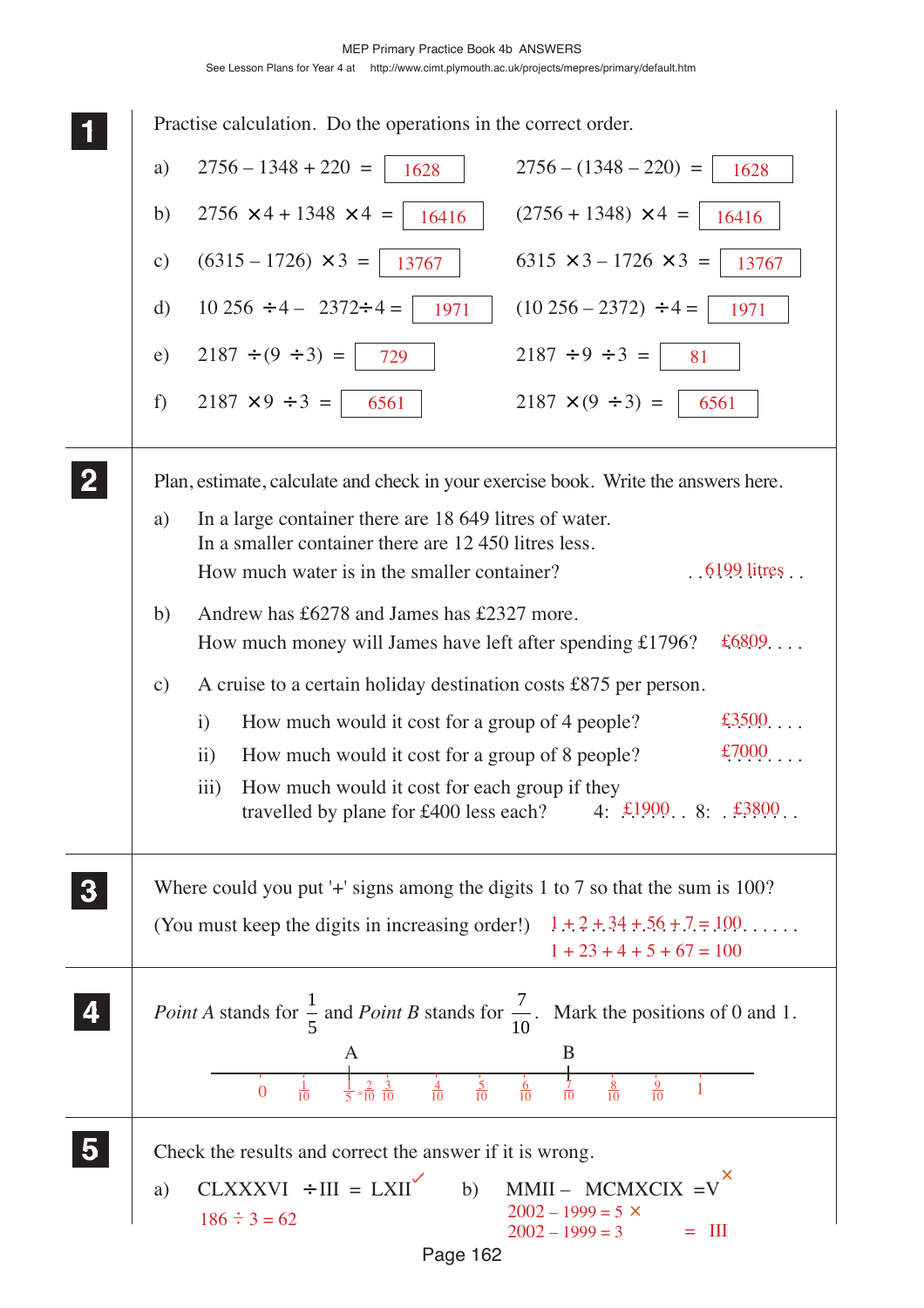| In your exercise book, write 2-term additions using the numbers in Set A, without<br>repeating any number.<br>$A = \{-3, 2, 1, 0, -5, 6\}$<br>15<br>a)<br>How many of the results are: i) positive $\begin{vmatrix} 8 \\ 11 \end{vmatrix}$ negative? $\begin{vmatrix} 7 \\ 7 \end{vmatrix}$<br>b)                                 |
|-----------------------------------------------------------------------------------------------------------------------------------------------------------------------------------------------------------------------------------------------------------------------------------------------------------------------------------|
| Solve this problem in your exercise book. Write only the answer here.<br>If my father takes 20 paces forward, he covers a distance of 16 m.<br>If I take 10 paces forward, I cover a distance of 7 m.<br>How much longer is one of my father's paces than one of mine? $\dots$ <sup>10</sup> cm                                   |
| The price of 0.7 litres of syrup is £5.60. How much would 1 litre of syrup cost?                                                                                                                                                                                                                                                  |
| $8 = 2 \times 4$ and $8 + 4 = 12$ is exactly divisible by 3, as $3 \times 4 = 12$<br>$14 = 2 \times 7$ and $14 + 7 = 21$ is exactly divisible by 3, as $3 \times 7 = 21$<br>Is this statement true or false? Give a reason for your answer.<br>If we add a natural number and its double, then the sum is exactly divisible by 3. |
| Factorise these numbers.<br>$720 = 2 \times 2 \times 2 \times 2 \times 3 \times 3 \times 5$<br>a)<br>$8 \times 8 - 7 \times 7 = 64 - 49 = 15 = 3 \times 5$<br>b)<br>$10 \times 10 - 1 = 00 - 1 = 99 = 3 \times 3 \times 11$<br>c)                                                                                                 |
| 1250<br>175<br>Factorise 1250 and 175 in your exercise books. $2 \times 5 \times 5 \times 5 \times 5$<br>$5 \times 5 \times 7$<br>a)<br>What is:<br>ii) the smallest<br>i) the greatest<br>natural number which is a factor of both numbers?<br>i)<br>$\rm ii)$<br>25                                                             |
| Factorise 68 and 170 in your exercise books.<br>b)<br>68<br>$2 \times \frac{170}{2} \times 17$<br>What is:<br>i) the greatest<br>ii) the smallest<br>$2 \times 2 \times 17$<br>natural number which is a factor of both numbers?<br>$\rm ii)$<br>$\mathbf{i}$<br>34                                                               |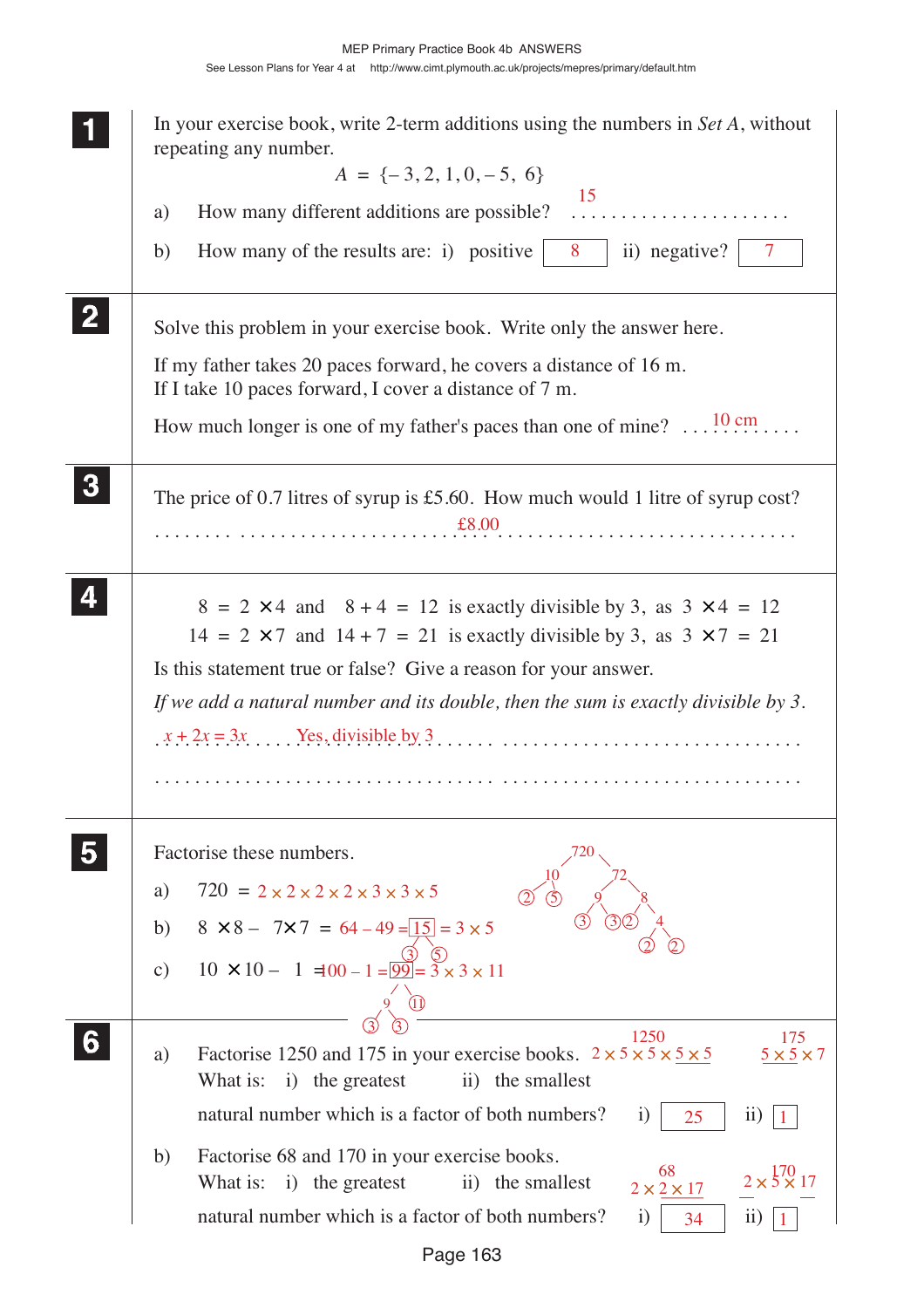**1 11** The rectangle is the plan of a garden. 1 mm on the diagram means 1 m in real life. Measure the sides and complete the table. The square is the plan of a table. 1 mm on the diagram means 3 cm in real life. Measure a side and complete the table. On the outside of a measuring cylinder, there are marks at every 10 cl. Join up the quantities to the corresponding marks. Change the units of measure, then round them to the nearest whole unit required. a) i)  $678 \text{ m} = | 0 | \text{ km} | 678 | \text{ m} \approx | 1 | \text{ km}$ ii)  $15\ 240\ \text{m} = | 15 \ | \ \text{km} | 240 \ | \ \text{m} \approx | 15 \ | \ \text{km}$ iii) 5648 mm =  $\frac{1}{5}$  m  $\frac{648}{100}$  mm ≈  $\frac{1}{6}$  m b) i)  $3518 \text{ ml} = | 3 | \text{litres} | 518 | \text{ ml} \approx | 4 | \text{litres}$ ii) 3518 cl =  $\begin{array}{|c|c|c|c|c|c|} \hline 35 & \hline 35 & \hline \end{array}$  litres  $\begin{array}{|c|c|c|c|c|c|} \hline 35 & \hline 16 & \hline 35 & \hline \end{array}$  litres iii) 18 450 ml = | 18 | litres | 450 | ml ≈ | 18 | litres *a b* Side *a* Side *b* Perimeter Area 1200 mm<sup>2</sup> 1200 140 mm 140 mm 30 30 mm 40 40 *On diagram In real life* m m m  $m<sup>2</sup>$ **2 22 22** *a* Side *a* Perimeter Area  $900 \text{ mm}^2$  8100 120 mm 360 30 mm | 90 *On diagram In real life* cm cm cm 2 **3 33 33 4 44 44** 80 cl 1000 ml 400 ml  $100$  cl - $\frac{1}{2}$  litre  $\frac{1}{5}$  litre 350 ml  $\frac{1}{4}$  litre 5 4 1 litre  $\frac{3}{10}$  litre  $\frac{5}{10}$  litre *Scale*: 1 mm  $\rightarrow$  3 cm *Scale*: 1 mm  $\rightarrow$  1 m  $m \approx$  $km$  | 240  $mm \approx$ litres  $\vert$  518 litres litres  $|450$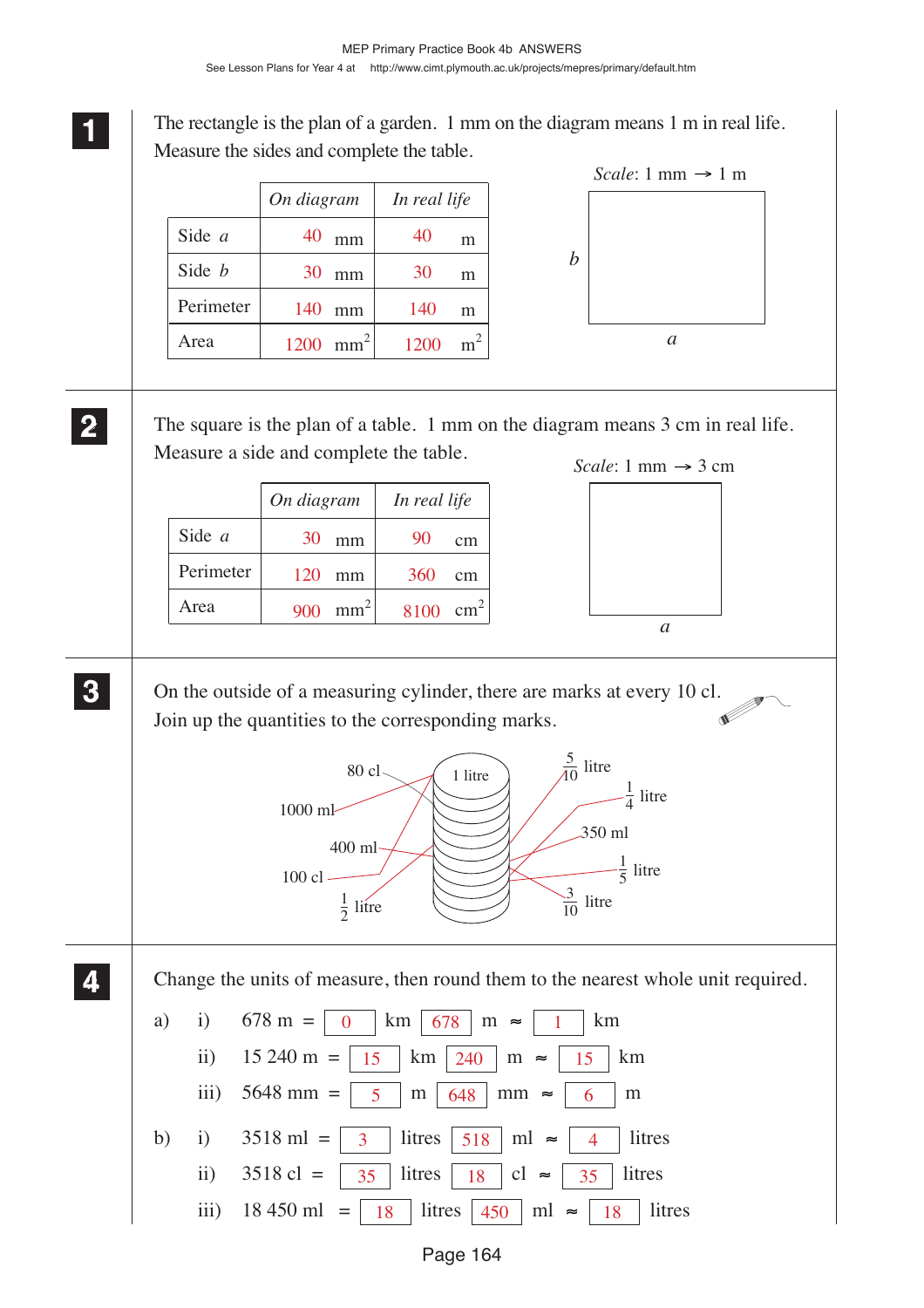|                  | a)                            | A cuboid is built from 30 unit cubes.                                                                                                                                                                                                                                                                                                                                        | 1                          | 1              | 1                                   | 1 | $\overline{2}$                                                              |
|------------------|-------------------------------|------------------------------------------------------------------------------------------------------------------------------------------------------------------------------------------------------------------------------------------------------------------------------------------------------------------------------------------------------------------------------|----------------------------|----------------|-------------------------------------|---|-----------------------------------------------------------------------------|
|                  |                               | What are the possible lengths of its                                                                                                                                                                                                                                                                                                                                         | 1                          | $\overline{2}$ | $\overline{3}$                      | 5 | $\overline{3}$                                                              |
|                  |                               | edges?<br>List them in the table.                                                                                                                                                                                                                                                                                                                                            | 30                         | 15             | 10                                  | 6 | 5                                                                           |
|                  | b)                            | If all its edges are more than 1 unit long,<br>what lengths must its edges be?                                                                                                                                                                                                                                                                                               |                            |                |                                     |   | $\ldots$ $2, 3, 5, \ldots$                                                  |
|                  | $\mathbf{c})$                 | What is the area of its longest side?                                                                                                                                                                                                                                                                                                                                        |                            |                |                                     |   | $5 \times 3 = 15$ (units)                                                   |
|                  | a)                            | Factorise 360 in your exercise book.<br>What are its prime factors?                                                                                                                                                                                                                                                                                                          |                            |                |                                     |   | $2 \times 2 \times 2 \times 3 \times 3 \times 5$                            |
|                  | b)                            | Factorise 768 in your exercise book.<br>What are its prime factors?                                                                                                                                                                                                                                                                                                          |                            |                |                                     |   | $2 \times 2 \times 2 \times 2 \times 2 \times 2 \times 2 \times 2 \times 3$ |
|                  | $\mathbf{c})$                 | What is the greatest natural number<br>which is a factor of both 360 and 768?                                                                                                                                                                                                                                                                                                |                            | 24             | $2 \times 2 \times 2 \times 3 = 24$ |   |                                                                             |
| $\boldsymbol{3}$ |                               | <i>Point A</i> stands at $\frac{1}{4}$ and <i>Point B</i> stands at $\frac{7}{8}$ . Mark the positions of 0 and 1.<br>B.<br>$\boldsymbol{0}$                                                                                                                                                                                                                                 |                            |                |                                     |   |                                                                             |
|                  |                               | $\frac{0}{8}$                                                                                                                                                                                                                                                                                                                                                                | $\left(\frac{8}{8}\right)$ |                |                                     |   |                                                                             |
|                  | $x_{a}$<br>$x_{c}$<br>$x_{d}$ | Check that the results are correct. Correct the answer if it is wrong.<br>$x_{b}$<br>$CDLX \times VII = MMMCCX$<br>$460 \times 7$<br>3210<br>$MMMUXIX$ ÷ $IX = CCXL$<br>340<br>$3069 \div 9$<br>$CCCLXXXVII + MCCXIII = MCD 387 + 1213$<br>a) Should be MMMCCXX (3220) b) Should be CXCVII (197)<br>c) Should be CCCXLI (341) d) Should be MDC (1600)                        | $2112 - 1915$              |                | 1400                                |   | $MMCXII - MCMXV = XCVII$<br>97                                              |
|                  |                               | To make enough fruit punch for a party of 12 people needs:<br>$1\frac{3}{4}$ litres of orange juice, 500 ml of lemon juice, $2\frac{1}{2}$ litres of pineapple juice,<br>1.5 litres of white wine and 4.75 litres of lemonade.<br>How many 2 litre jugs in which to serve the punch will be needed?<br>Answer: 6 jugs - but the last jug will contain only 1 litre of punch. |                            |                |                                     |   |                                                                             |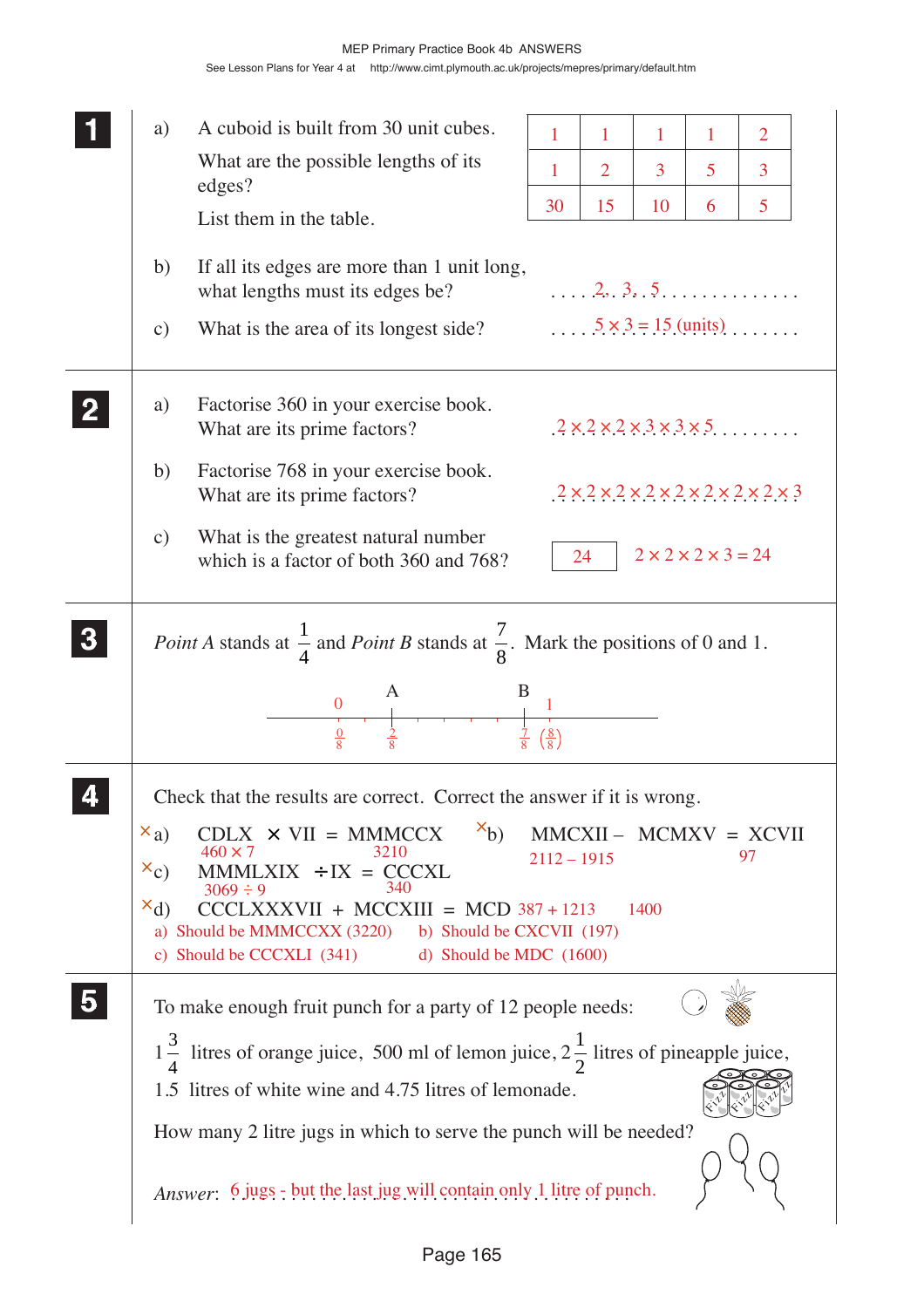| A gang of workmen repaired 5 km 300 m of road in the 1st week of March,<br>8 km 60 m in the 2nd week and 4 km 700 m in the 3rd week.<br>What length of road did the gang repair in the 3 weeks? |
|-------------------------------------------------------------------------------------------------------------------------------------------------------------------------------------------------|
| 18 km 60 m                                                                                                                                                                                      |
| There were 5 litres 400 ml of syrup in a container. Another 680 ml were poured<br>in. How much syrup is in the container now?                                                                   |
| 6 litres 80 ml                                                                                                                                                                                  |
| In a granary, there are 14 650 kg of grain. 8750 kg is wheat, 230 kg is rye and<br>the rest is oats. How many kg of oats are in the granary?                                                    |
| 5670 kg                                                                                                                                                                                         |
| Draw around the whole rectangle if the shaded area is:                                                                                                                                          |
| $rac{3}{4}$<br>$\frac{1}{2}$<br>$rac{2}{3}$<br>b)<br>a)<br>$\mathbf{c})$                                                                                                                        |
|                                                                                                                                                                                                 |
| $\frac{8}{10}$<br>$\frac{1}{2}$<br>$rac{4}{5}$<br>$\rm d)$<br>f)<br>e)                                                                                                                          |
|                                                                                                                                                                                                 |
| Fill in the missing numbers.<br>$1 hour =$<br>minutes<br>60                                                                                                                                     |
| $\frac{3}{4}$ hour =<br>$\frac{1}{4}$ hour =<br>minutes<br>minutes<br>a)<br>45<br>15                                                                                                            |
| $0.5$ hour $=$<br>minutes<br>b)<br>30<br>$0.7$ hour $=$<br>minutes<br>42                                                                                                                        |
| $\frac{1}{3}$ hour =<br>$rac{2}{3}$ hour =<br>minutes<br>c)<br>20<br>40<br>minutes                                                                                                              |
| $\frac{1}{6}$ hour =<br>$\frac{5}{6}$ hour =<br>$\mathbf{d}$<br>10<br>minutes<br>50<br>minutes                                                                                                  |
| $\frac{1}{5}$ hour =<br>12<br>minutes<br>$0.6$ hour =<br>e)<br>minutes<br>36                                                                                                                    |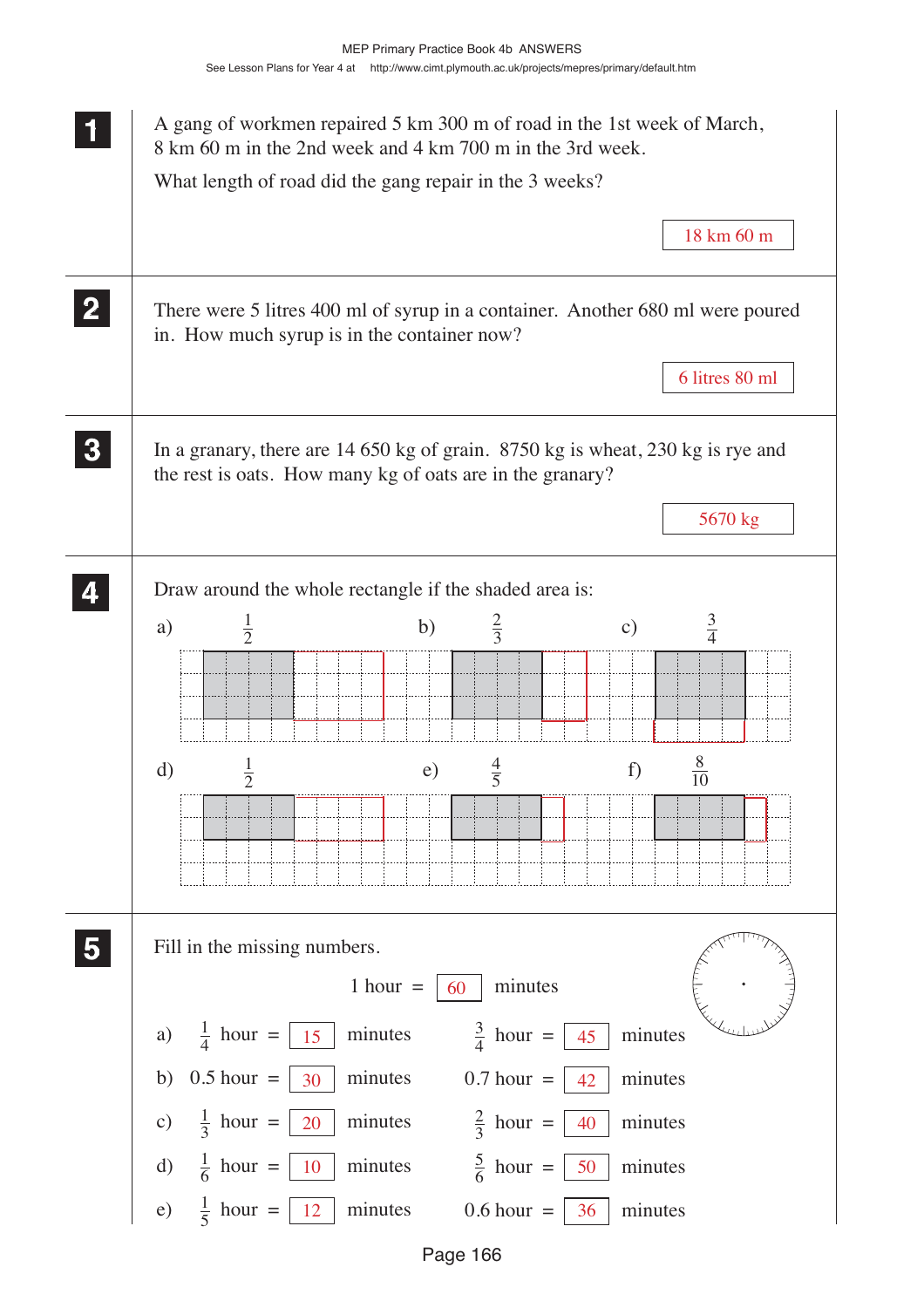See Lesson Plans for Year 4 at http://www.cimt.plymouth.ac.uk/projects/mepres/primary/default.htm

|              | Do the calculations in your exercise book. Write the answers here.                                                                                                                                                                             |
|--------------|------------------------------------------------------------------------------------------------------------------------------------------------------------------------------------------------------------------------------------------------|
|              | 1 m of material costs £6.70. How much do 8 m cost?<br>£53.60<br>a)                                                                                                                                                                             |
|              | 7 kg of apples cost £13.30. How much does 1 kg cost?<br>b)<br>£1.90                                                                                                                                                                            |
|              | 5 litres of oil cost £16.50. How much do 7 litres cost?<br>$\mathbf{c})$<br>£23.10                                                                                                                                                             |
| $\mathbf{2}$ | Kate had 360 pennies. On Friday she spent $\frac{7}{9}$ of them on stamps.                                                                                                                                                                     |
|              | 360 p<br>How much did the stamps cost?<br>a)<br>280 p                                                                                                                                                                                          |
|              | 9<br>$\gamma$<br>$rac{2}{9}$<br>What part of her money was left?<br>b)                                                                                                                                                                         |
|              | Danny has already run 900 m, which is $\frac{3}{5}$ of the distance he has to run.                                                                                                                                                             |
|              | What distance is he running?<br>1500 m<br>a)                                                                                                                                                                                                   |
|              | 900 m<br>$\overline{\mathcal{L}}$<br>$rac{2}{5}$<br>What part of the distance<br>b)<br>$\rm i)$<br>does he still have to run?                                                                                                                  |
|              | 600 m<br>How many metres does he still have to run?<br>$\mathbf{ii}$                                                                                                                                                                           |
|              | How much does Peter have if $\frac{1}{2}$ of his money is 50 p more than $\frac{1}{4}$ of it?<br>a)                                                                                                                                            |
|              | £2                                                                                                                                                                                                                                             |
|              | $\frac{2}{5}$ of Veronica's money is 120 p less than $\frac{3}{5}$ of it.<br>b)                                                                                                                                                                |
|              | £6<br>How much money does Veronica have?                                                                                                                                                                                                       |
|              | Wendy spent half of her money on Monday,<br>c)<br>half of what was left on Tuesday and she had 40 p left.                                                                                                                                      |
|              | £1.60<br>How much money did Wendy have at first?                                                                                                                                                                                               |
|              | Solve the equations and inequalities in your exercise book.                                                                                                                                                                                    |
|              | b) $4 \times b + 40 = 3 \times b + 110$<br>$3 \times a - 410 = 4690$<br>a)                                                                                                                                                                     |
|              | $5 \times c + 2000 \times 7400$ d) $87 \times 6 \times d - 320 \times 13$<br>$\mathcal{C}$ )                                                                                                                                                   |
|              | $a = \frac{3a}{b} = \frac{4690 - 410}{b}$ $b = \frac{4b - 3b}{b} = \frac{110 - 40}{b}$ $c = \frac{c}{1080}$ $c = \frac{7400 - 2000}{c}$ $\frac{3a}{c} = \frac{68}{c}$ , 69, 70,<br>$71, 72$<br>when <i>d</i> is a natural number<br>$a = 1700$ |
|              | Page 167                                                                                                                                                                                                                                       |

Page 167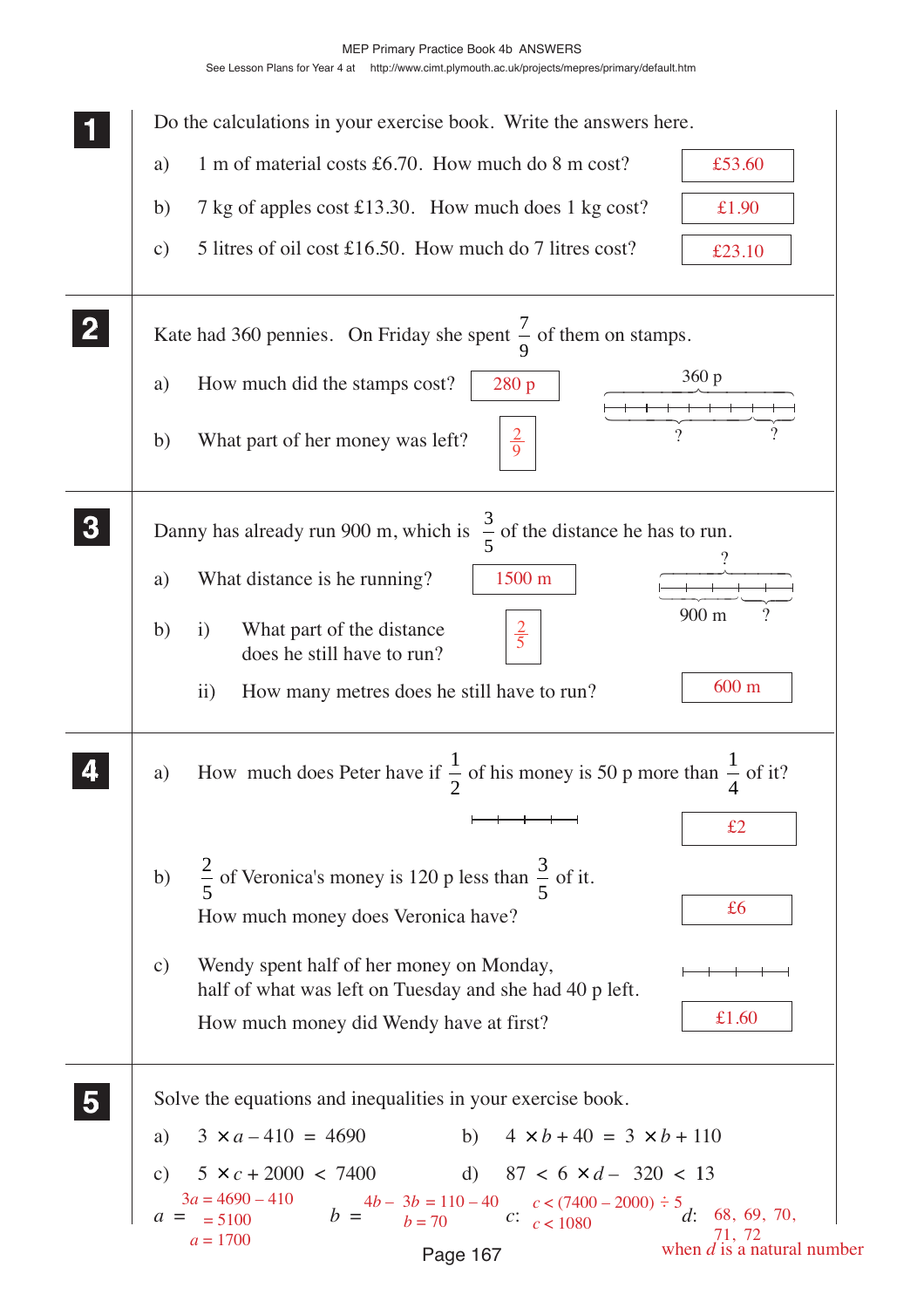|          | What rule has been used to group the natural numbers?                                                                                                 |                                                                                                                                      |                                                                                                                                                                                                                                                     |                                                                       |                                          |  |  |  |
|----------|-------------------------------------------------------------------------------------------------------------------------------------------------------|--------------------------------------------------------------------------------------------------------------------------------------|-----------------------------------------------------------------------------------------------------------------------------------------------------------------------------------------------------------------------------------------------------|-----------------------------------------------------------------------|------------------------------------------|--|--|--|
|          | 5, 25,<br>$1, 6, 21, \quad   2, 7, 42,$<br>1201, 66,<br>100, 10,<br>96, 61, 831<br>75, 975,<br>570                                                    |                                                                                                                                      | 5317, 72,<br>87, 172,<br>657                                                                                                                                                                                                                        | 3, 8, 63,<br>4218, 38,<br>13, 648,<br>903                             | 4, 9, 99,<br>1644 54,<br>49, 359,<br>184 |  |  |  |
|          |                                                                                                                                                       | Write these numbers in the correct set.<br>10, 72, 38, 13, 54, 96, 61,<br>87, 75, 49, 172, 359, 648,<br>975, 831, 570, 903, 184, 657 | E.g.<br>Rule used:<br>1st set: numbers with units digits 5 or 0<br>2nd set: numbers with units digits 1 or 6<br>3rd set: numbers with units digits 2 or 7<br>4th set: numbers with units digits 3 or 8<br>5th set: numbers with units digits 4 or 9 |                                                                       |                                          |  |  |  |
|          | towards the multiples.                                                                                                                                | Write the numbers $1, 2, 3, 6, 9$ and 18<br>in the suitable circles if the arrows point<br>Complete the missing arrows.              |                                                                                                                                                                                                                                                     | 3                                                                     | 9<br>18                                  |  |  |  |
| $\bf{3}$ | It takes 45 minutes for 7200 litres of water to flow out of the dam.<br>How much water would flow out after these times? Fill in the missing numbers. |                                                                                                                                      |                                                                                                                                                                                                                                                     |                                                                       |                                          |  |  |  |
|          | 15 minutes:<br>a)                                                                                                                                     | 2400                                                                                                                                 | litres                                                                                                                                                                                                                                              | 5 minutes:<br>b)                                                      | litres<br>800                            |  |  |  |
|          | 3 minutes:<br>$\mathbf{c})$                                                                                                                           | 480                                                                                                                                  | litres                                                                                                                                                                                                                                              | 1 minute:<br>$\rm d)$                                                 | litres<br>160                            |  |  |  |
|          | 30 minutes:<br>e)                                                                                                                                     | 4800                                                                                                                                 | litres                                                                                                                                                                                                                                              | 1 hour:<br>f)                                                         | litres<br>9600                           |  |  |  |
|          |                                                                                                                                                       |                                                                                                                                      |                                                                                                                                                                                                                                                     | Solve the problems in your exercise book. Write only the answer here. |                                          |  |  |  |
|          | a)                                                                                                                                                    | Lennie Lion eats about 16 kg of meat every day. $\int \phi$                                                                          |                                                                                                                                                                                                                                                     |                                                                       |                                          |  |  |  |
|          |                                                                                                                                                       | About how much meat does <i>Lennie Lion</i> eat in a year?                                                                           |                                                                                                                                                                                                                                                     |                                                                       | 5840 kg                                  |  |  |  |
|          | b)                                                                                                                                                    | In one year, <i>Ellie Elephant</i> drinks about 150 times.<br>Each time, she drinks about 200 litres of water.                       |                                                                                                                                                                                                                                                     |                                                                       |                                          |  |  |  |
|          |                                                                                                                                                       | How much water does <i>Ellie Elephant</i> drink in a year?                                                                           |                                                                                                                                                                                                                                                     |                                                                       | 30 000 litres                            |  |  |  |
|          | c)                                                                                                                                                    | Daisy Dragonfly flies around for 2 and a half hours.                                                                                 |                                                                                                                                                                                                                                                     |                                                                       | 93 750 m                                 |  |  |  |
|          |                                                                                                                                                       | How far does she fly if she covers 625 m per minute?                                                                                 |                                                                                                                                                                                                                                                     |                                                                       |                                          |  |  |  |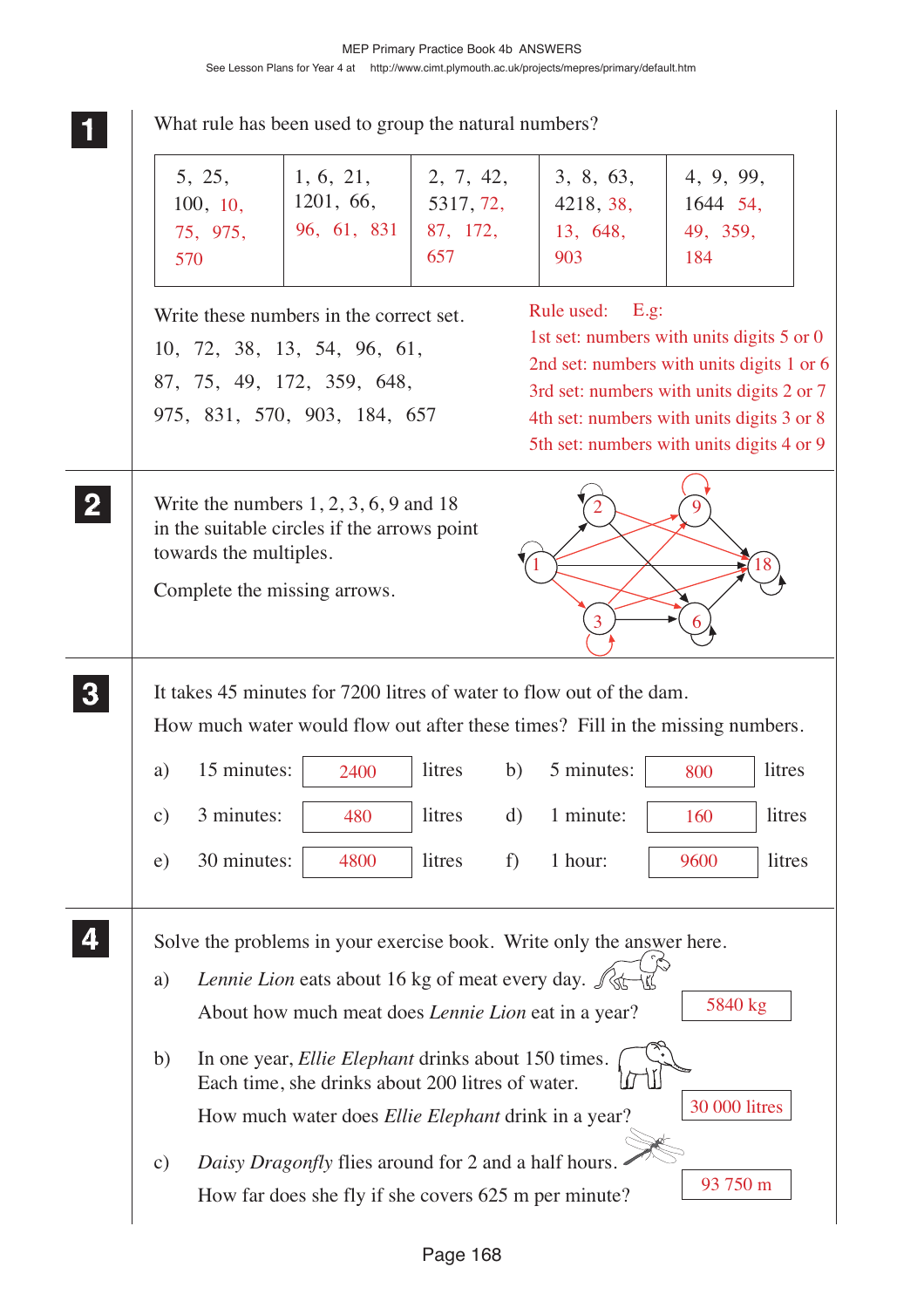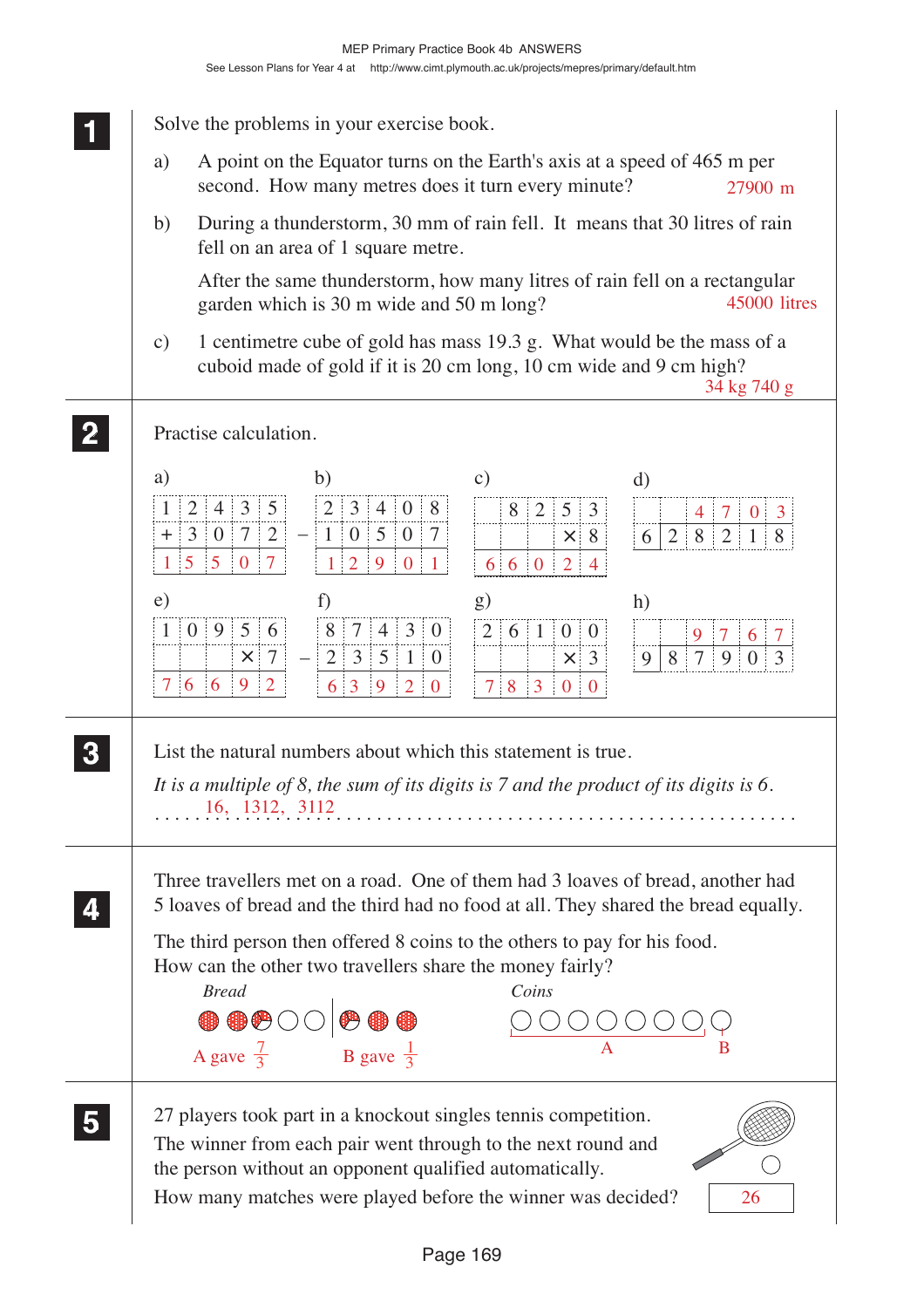#### MEP Primary Practice Book 4b ANSWERS See Lesson Plans for Year 4 at http://www.cimt.plymouth.ac.uk/projects/mepres/primary/default.htm

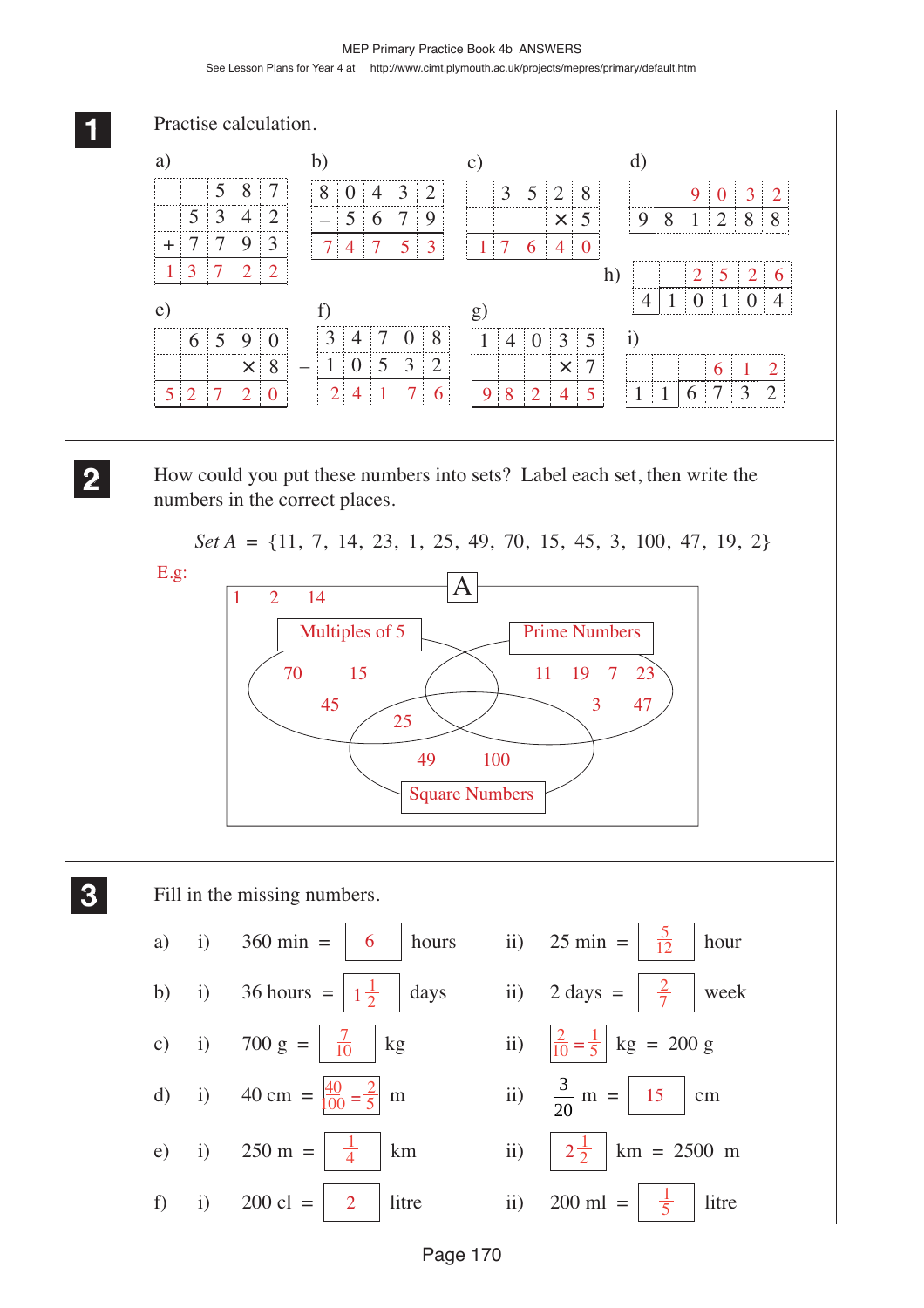

Page 171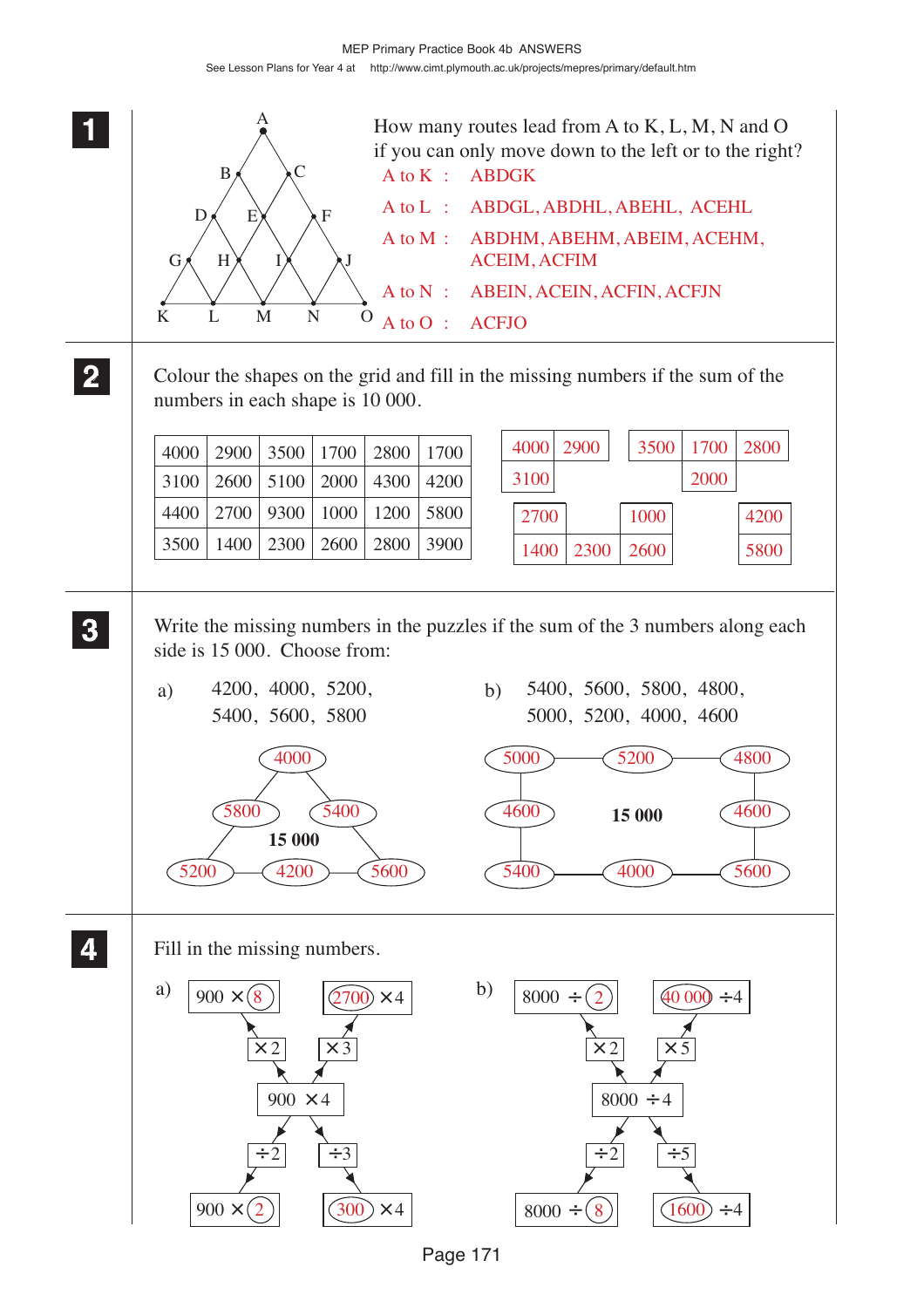|                | List the natural numbers up to 100 which have an odd number of factors.<br>a)<br>$1, 4, 9, 16, 25, 36, 49, 64, 81, 100, \ldots, \ldots, \ldots, \ldots, \ldots$<br>Square numbers<br>What are these numbers called?<br>b)                                                                                                                                                                                                                                                                                           |
|----------------|---------------------------------------------------------------------------------------------------------------------------------------------------------------------------------------------------------------------------------------------------------------------------------------------------------------------------------------------------------------------------------------------------------------------------------------------------------------------------------------------------------------------|
| $\overline{2}$ | How many zeros are at the end of the number which is the result of<br>a)<br>$10 \times 11 \times 12 \times 13 \times 14 \times 15$ ?<br>3 603 600<br>$\overline{2}$<br>Check your answer on a calculator. Write the product in words.<br>b)<br>Three million, six hundred and three thousand and six hundred                                                                                                                                                                                                        |
|                | The product of the ages of my children is 1664. The youngest is half the age of<br>the oldest. I am 50 years old.<br>How many children do I have and what are their ages?<br>1664<br>3 children aged are 8, 16 and 13 years<br>832                                                                                                                                                                                                                                                                                  |
|                | 208<br>From tree<br>Two positive whole numbers have these factors in<br>diagram:<br>common: $1, 2, 3$ and 6.<br>$2 \times 2 \times 2 =$<br>If we combine their factors we get this set:<br>26<br>$2 \times 2 \times 2 \times 2 = 16$<br>$\{1, 2, 3, 4, 6, 9, 12, 18\}.$<br>$1 \times 13 = 13$<br>Write the factors in the correct set if:<br>$1 \leq n \leq 18$<br>$A = \{factors of the 1st number\}$<br>B<br>A<br>$B = \{factors of the 2nd number\}$<br>12<br>What are the two numbers?<br>18<br>18<br>12<br>and |
| 5              | List the positive integers up to 100 which are exactly divisible by $2, 3, 4$ , and 5.                                                                                                                                                                                                                                                                                                                                                                                                                              |
| 6              | I am thinking of a positive number.<br>Its half is 15 more than its third.<br>90<br>What is the number?                                                                                                                                                                                                                                                                                                                                                                                                             |
|                | In how many different orders<br>30<br>can you put these shapes?<br>(See Lesson Plan for full answer.)<br>Page 172                                                                                                                                                                                                                                                                                                                                                                                                   |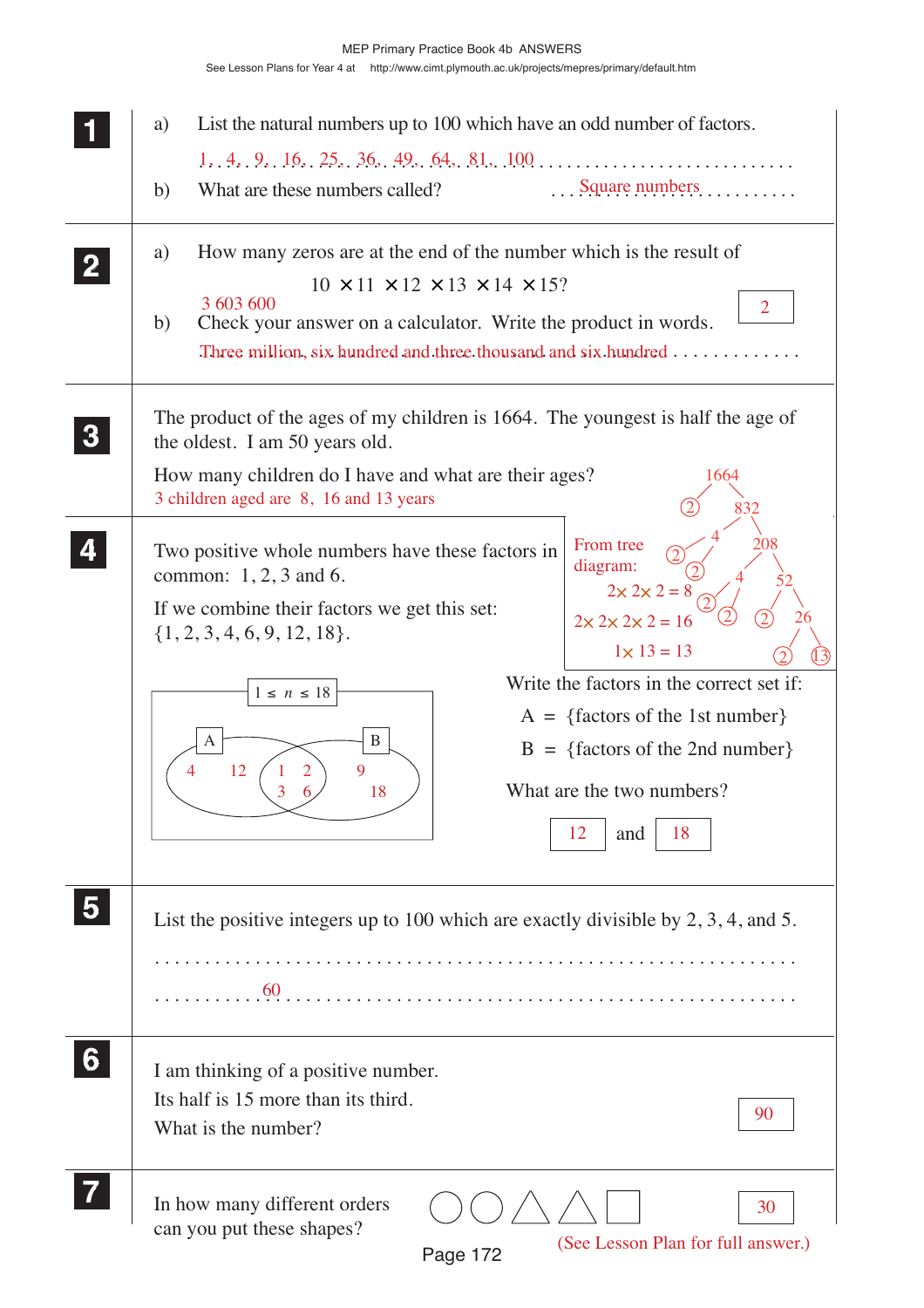|                | The perimeter of a triangle is 10 cm and the length of each side is a whole cm.<br>Are these statements true or false? Write a $\vee$ if true and a $\chi$ if false.                                        |  |  |  |  |  |  |  |  |  |
|----------------|-------------------------------------------------------------------------------------------------------------------------------------------------------------------------------------------------------------|--|--|--|--|--|--|--|--|--|
|                | The triangle has only one side which is 1 cm long.<br>a)<br>$\mathsf{X}^{\scriptscriptstyle{+}}$                                                                                                            |  |  |  |  |  |  |  |  |  |
|                | The triangle could have only one side which is 2 cm long.<br>b)<br>$\checkmark$                                                                                                                             |  |  |  |  |  |  |  |  |  |
|                | The triangle has only one side which is 3 cm long.<br>$\mathbf{c})$<br>$\mathsf{X}^{\scriptscriptstyle \top}$                                                                                               |  |  |  |  |  |  |  |  |  |
|                | The triangle has only one side which is 5 cm long.<br>$\mathbf{d}$<br>$\mathsf{X}_{\scriptscriptstyle{0}}$                                                                                                  |  |  |  |  |  |  |  |  |  |
| $\overline{2}$ | We want to rearrange some books on two bookshelves.                                                                                                                                                         |  |  |  |  |  |  |  |  |  |
|                | At the moment, there are 156 books on the bottom shelf and on the top shelf<br>there are 30 books more than there are on the bottom shelf.                                                                  |  |  |  |  |  |  |  |  |  |
|                | Rearrange the books so that there are:                                                                                                                                                                      |  |  |  |  |  |  |  |  |  |
|                | the same number of books on both shelves $\ldots \ldots$ 171. and 171.<br>a)                                                                                                                                |  |  |  |  |  |  |  |  |  |
|                | one shelf has twice as many books as the other. $\dots \dots \dots \dots \dots \dots \dots \dots \dots \dots \dots \dots \dots \dots \dots \dots$<br>b)                                                     |  |  |  |  |  |  |  |  |  |
| 3              | The children are making up gift boxes for a large party.                                                                                                                                                    |  |  |  |  |  |  |  |  |  |
|                | If they put 4 sweets in each box, they can make 139 boxes and 2 sweets<br>a)<br>will be left over. How many sweets did they have?                                                                           |  |  |  |  |  |  |  |  |  |
|                |                                                                                                                                                                                                             |  |  |  |  |  |  |  |  |  |
|                | How many gift boxes would they make if they put 9 sweets in each box?<br>b)                                                                                                                                 |  |  |  |  |  |  |  |  |  |
|                |                                                                                                                                                                                                             |  |  |  |  |  |  |  |  |  |
|                | Three children in a family made a flower garden, 6 m wide and 12 m long.                                                                                                                                    |  |  |  |  |  |  |  |  |  |
|                | David said that he would look after 3 times more of it than his younger sister,<br>Ann. George, who was the eldest, said that he would work on as much of the<br>garden as his brother and sister together. |  |  |  |  |  |  |  |  |  |
|                | What area of the garden did each child take care of?                                                                                                                                                        |  |  |  |  |  |  |  |  |  |
|                |                                                                                                                                                                                                             |  |  |  |  |  |  |  |  |  |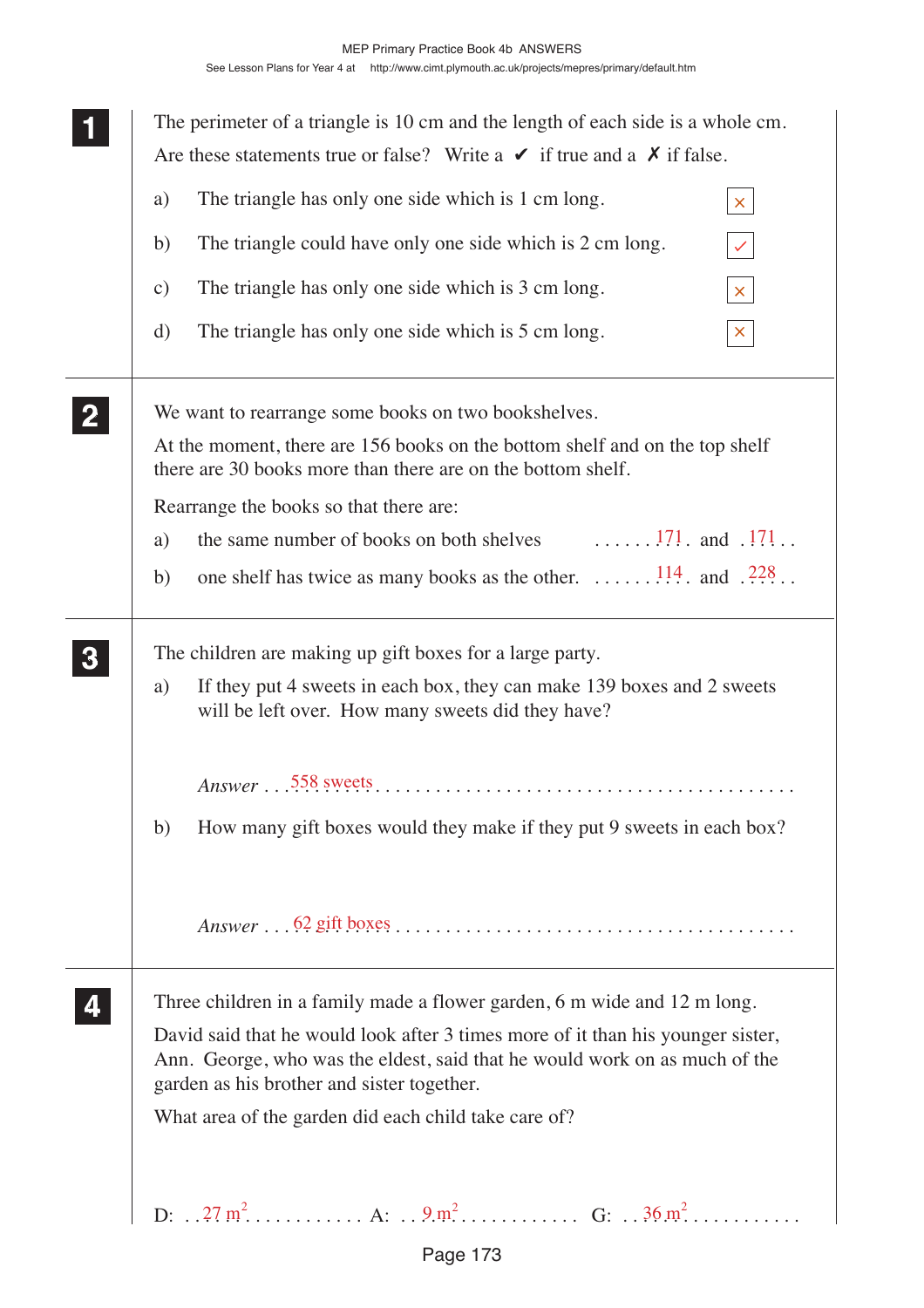|                         | Sue spent half of her money. Then she spent another $£20$ and had $£80$ left.<br>How much money did Sue have at first?                                                                                                                                                                                                                           |
|-------------------------|--------------------------------------------------------------------------------------------------------------------------------------------------------------------------------------------------------------------------------------------------------------------------------------------------------------------------------------------------|
| $\mathbf{2}$            | Which positive integer can be written instead of the letter $x$ so that the<br>inequality is true?<br>$48 + x < 52 - x$ $x =  1$                                                                                                                                                                                                                 |
| $\bf{3}$                | An antiques dealer bought a vase for $£700$ , then sold it for £800.<br>Then he bought the vase back again for £900 and sold it for £1000.<br>Did the antiques dealer make a profit or a loss?                                                                                                                                                   |
|                         | What is half of double the greatest 2-digit number?<br>99                                                                                                                                                                                                                                                                                        |
| $\overline{\mathbf{5}}$ | On a sheet of paper there are these 4 statements. Tick the only true one.<br>1.<br>On this sheet there is exactly one false statement.<br>On this sheet there are exactly two false statements.<br>2.<br>$\sqrt{3}$ .<br>On this sheet there are exactly three false statements.<br>On this sheet there are exactly four false statements.<br>4. |
| 6                       | At the market in <i>Hobbitland</i> , they offered 4 roosters for 2 geese or 2 roosters for<br>4 chickens.<br>How many roosters did <i>Mrs Hobbit</i> get for 1 goose and 2 chickens?                                                                                                                                                             |
|                         | We want to cut out a cross from a square piece of material<br>which has sides of length 7 cm.<br>The width of each arm of the cross is 1cm.<br>How much material will be wasted?                                                                                                                                                                 |